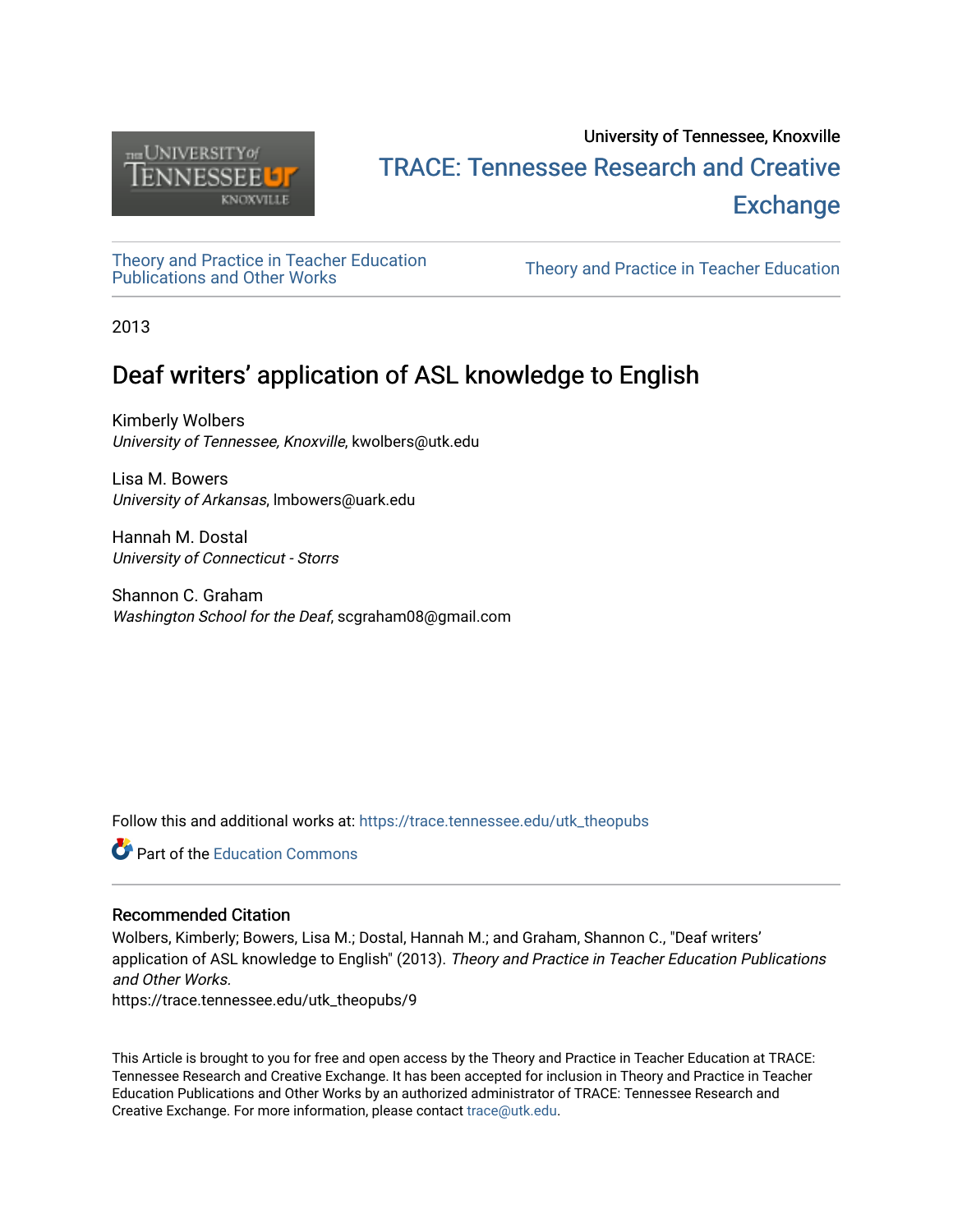Running head: ASL knowledge

# **Deaf writers' application of American Sign Language (ASL) knowledge to English**

*This is a pre-copyedited, author-produced PDF of an article accepted for publication in International Journal of Bilingual Education and Bilingualism following peer review. The version of record [citation information below] is available online at http://www.tandfonline.com/doi/full/10.1080/13670050.2013.816262*

Wolbers, K., Bowers, L, Dostal, H., & Graham, S. (2013). Deaf writers' application of ASL knowledge to English. *International Journal of Bilingual Education and Bilingualism,*  1-19*.* doi: 10.1080/13670050.2013.816262

Kimberly A. Wolbers, University of Tennessee

Lisa M. Bowers, University of Arkansas

Hannah M. Dostal, Southern Connecticut State University

Shannon C. Graham, American School for the Deaf

## Author Note

Preliminary findings of this research were presented at the meeting of the

Association of College Educators of the Deaf and Hard of Hearing (ACE-D/HH),

Jacksonville, FL.

Correspondence should be sent to Kimberly A. Wolbers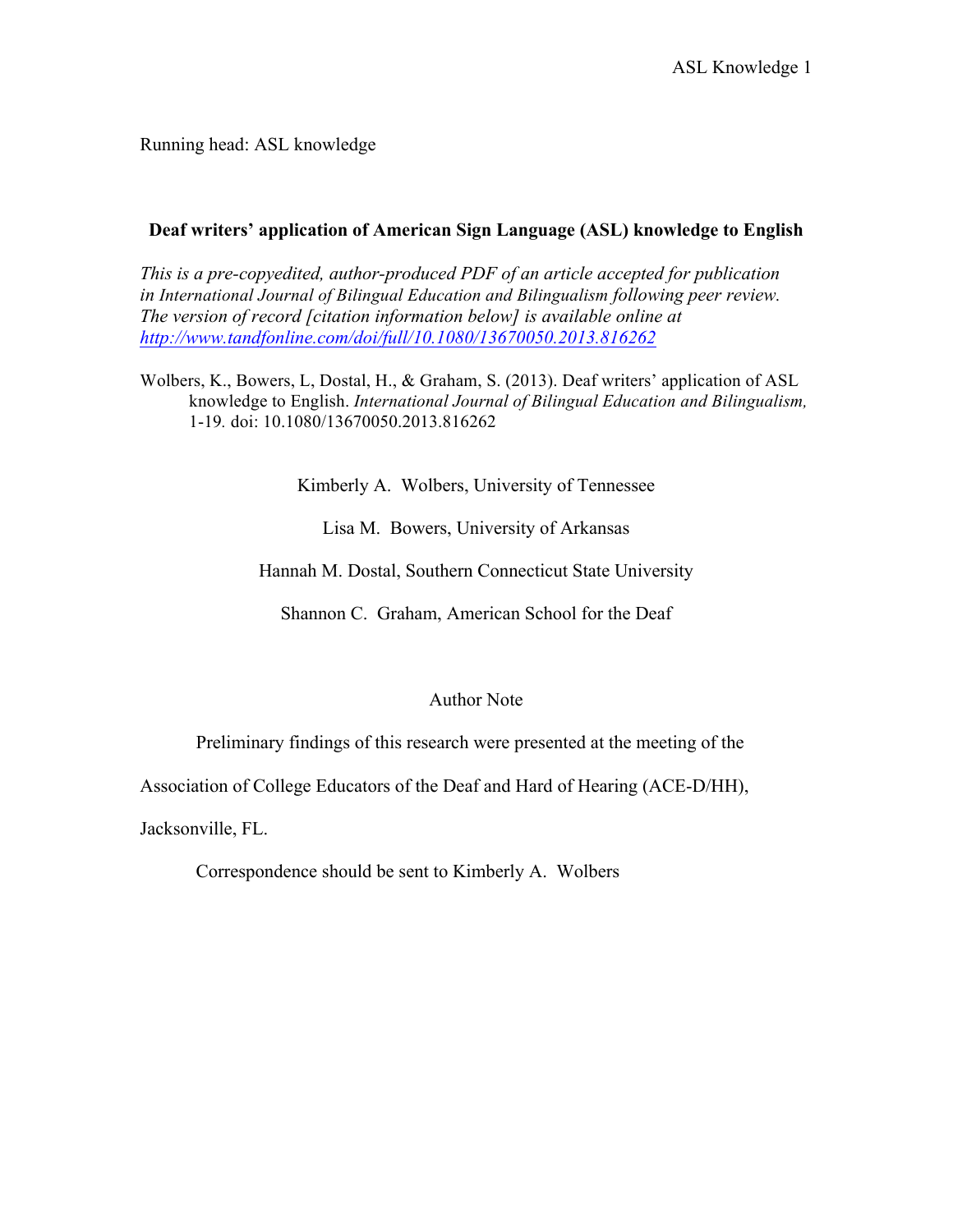ASL Knowledge 2

#### **Abstract**

Language transfer theory elucidates how first language (L1) knowledge and grammatical features are applied in second language (L2) writing. Deaf and hard of hearing (d/hh) students who use or are developing American Sign Language (ASL) as their L1 may demonstrate use of ASL linguistic features in their writing of English. In this study, we investigated the extent to which 29 d/hh students in grades 6-8 (mean age  $=$ 13.2) with diverse ASL exposure incorporated ASL features in their English writing. We also investigated the impact of one year of Strategic and Interactive Writing Instruction (SIWI) to increase students' metalinguistic knowledge and linguistic competence, and subsequently reduce ASL features in writing. Results indicate that ASL transfer is found in the writings of students with varied L1 experiences, and that SIWI can lead to significant reductions of ASL features in writing. The findings suggest that bilingual literacy programs where there is an emphasis on implicit language competence and metalinguistic knowledge can support d/hh students in the development of written English.

Keywords: deaf; writing; language transfer; bilingual education; ASL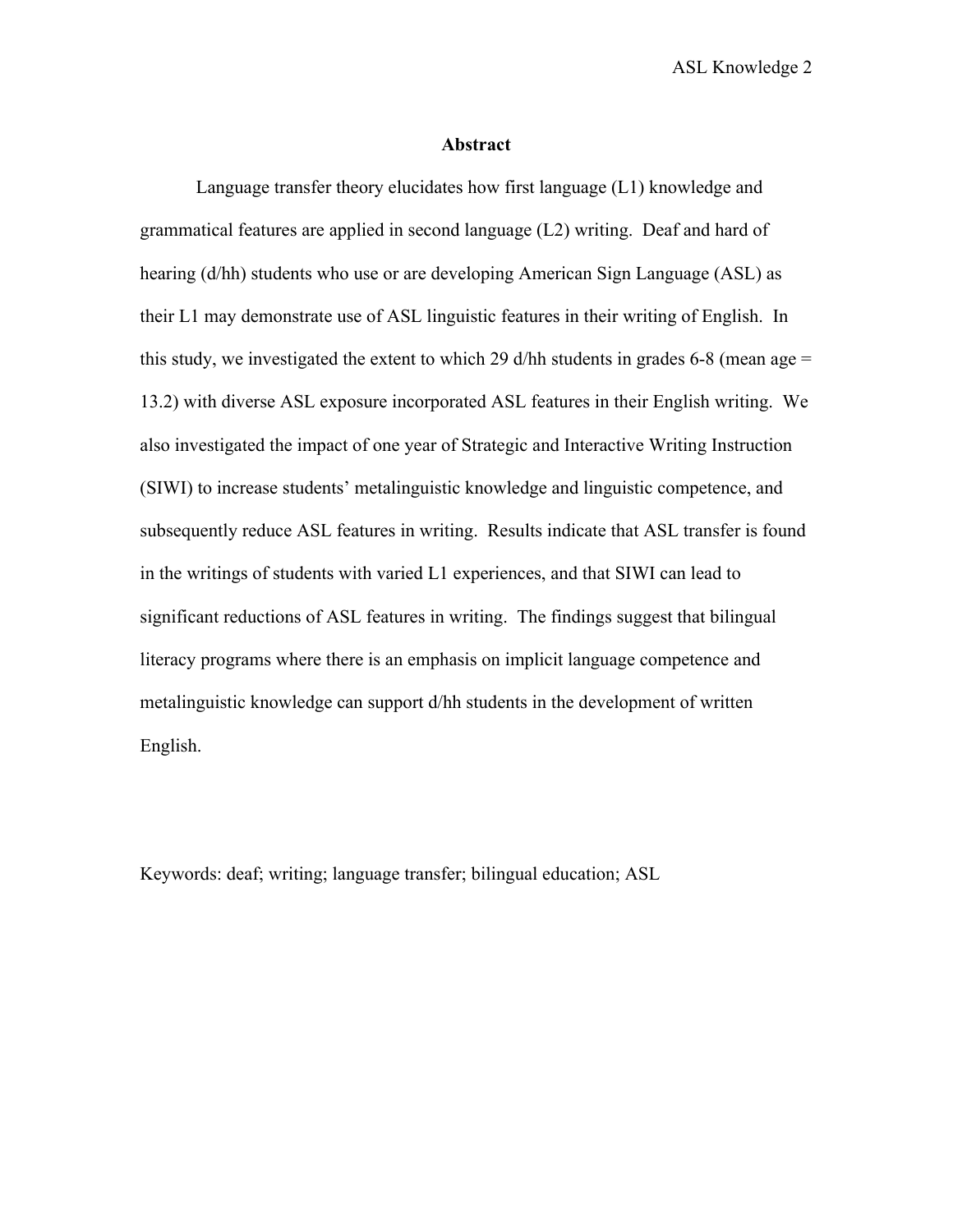## **Deaf writers' application of American Sign Language (ASL) knowledge to English**

The population of students learning a second language (L2) and learning to write in an L2 continues to grow (Alvarado, Puente & Herrera, 2008; Evans & Seifert, 2009). To date, most research in the area of L2 writing has been focused on students learning English as a second language at higher education institutions (Fitzgerald, 2006). Even as research and interest in kindergarten through 12th grade bilingual literacy programs continues to develop, questions about effective L2 writing instruction remain.

Research has documented how learning to write in an L2 can be quite difficult. At the onset, it can prove challenging to even define which language is a student's L1 or L2, as a child's mother tongue may not be their "best-mastered" language (Koutsoubou, Herman & Woll, 2007, page 127). In fact, research shows that development of the L1 and L2 does not happen independently, but rather interdependently (Cummins, 1989; Ellis, 2006; Ellis & Laporte, 1997). Additionally, similarities or differences between students' L1 and L2 may impact their L2 literacy proficiency (Woodall, 2002), whereby similarities between languages can lead to positive application of linguistic knowledge to literacy tasks in both languages and differences can result in a transfer of conflicting knowledge. In the case of writing, lexical and syntactic structures specific to one's L1 have been observed in L2 writing samples (Uzawa, 1996). In this research, we further examine the L1/ L2 relationship and its impact on writing when languages are substantially different. We study the experience of deaf and hard of hearing (d/hh) adolescents who are developing proficiency in American Sign Language (ASL) and English. This study is part of a larger body of work examining the effects of Strategic and Interactive Writing Instruction (Author 2007, 2008, 2010, 2011; Author, Author &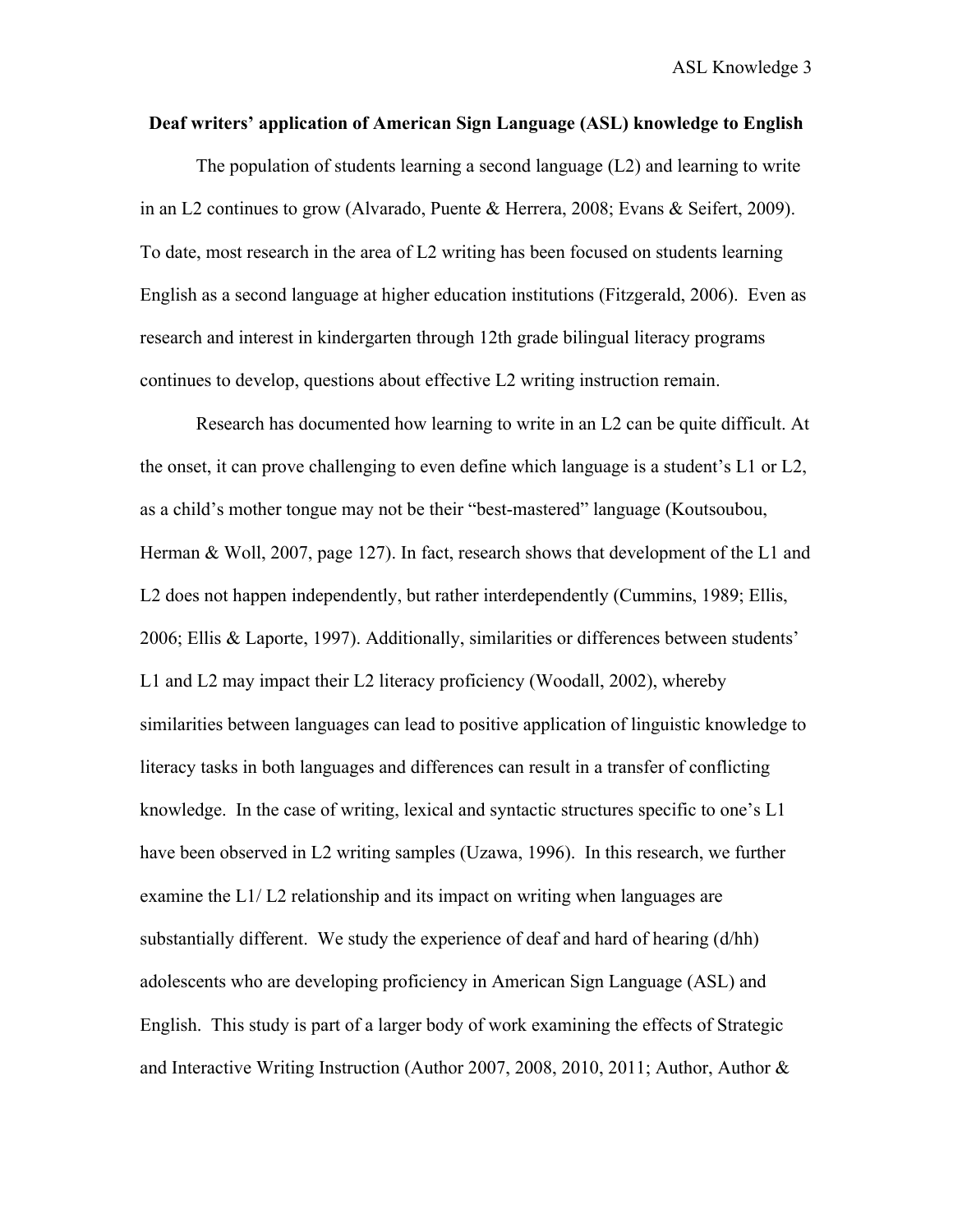Author, 2012), a unique instructional method tailored to the linguistic needs of d/hh students. For the purpose of this paper, we aim to: 1) describe the occurrence of ASL language transfer in the English writing of this population and 2) investigate the impact that bilingual literacy programming has on the phenomenon of language transfer for these students.

## **Language Transfer in Writing**

Prior studies provide examples whereby L1 has an influence on L2 and L2 writing. Bhela (1999) conducted a case study of four adults who demonstrated L1 features in their L2 writing. For example, participants demonstrated errors of grammar, prepositions, and pronoun use in both their languages. Findings suggested that the greater the syntactical differences between the two languages, the more errors were present in L2 writing samples. Darus and Ching (2009) found similar evidence of L1 transfer in the English writing of students who use Malay as their L1. Further, Rankin (2011) demonstrated the transfer of L1 grammar to L2 at the discourse level.

Other studies have documented the transfer of sign language features to L2 writing. Wilbur (2000) discussed how L1 narrative and morphosyntactic features of ASL can transfer to English, while Niederberger (2008) studied similar aspects with participants using French Sign Language features in French writing. When working with high school students using Catalan Sign Language as their L1 and English as their L2, Menéndez (2010) found evidence of the use of L1 lexical, morphological and syntactical structures in L2 narrative writing. Collectively, the results of these studies indicate that there are L1 features that transfer to L2 written expression, even when the L1 is a sign language.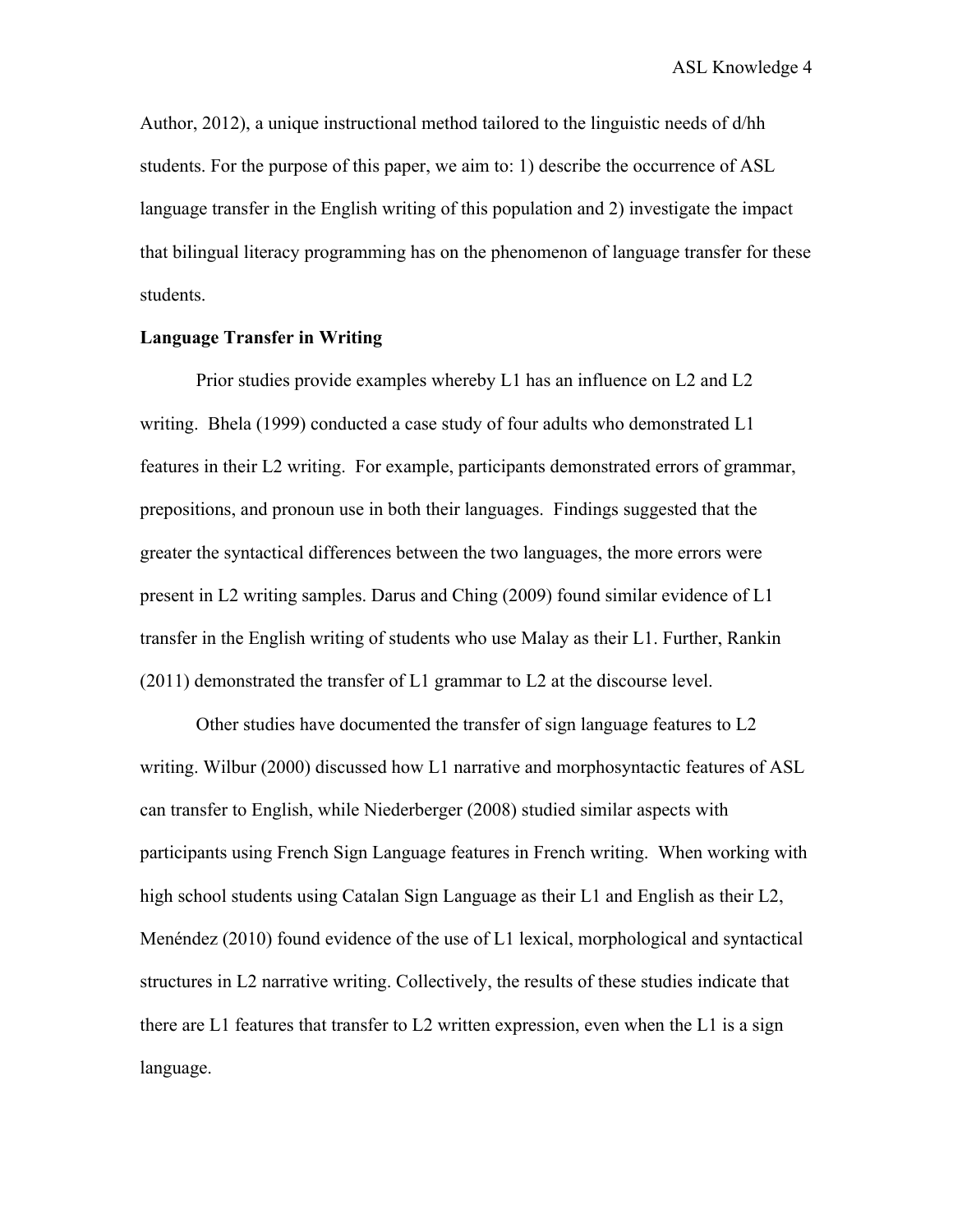In addition to applying one's grammatical knowledge of L1 to written L2 expressions, a person may also engage in language switching (L-S). This occurs when a person uses their L1 to contemplate and formulate L2 constructions (Woodall, 2002). L-S is typically used by students when compensating for deficits in L2 understanding. Recent research (Van Weijen, van den Bergh, Rijlaarsdam & Sanders, 2009; Woodall, 2002) finds that students use their L1 while writing in L2 for a variety of writing exercises.

Woodall (2002) explored the use of L-S of English Language Learners (ELLs) attending a large university in the United States by asking the participants to "think aloud" during writing tasks. Participants, who varied by type of L1 (i.e., similar/cognate or non-cognate) and level of proficiency in their L2 (i.e., intermediate or advanced), were asked to complete both an "easy" writing exercise (i.e., composing a letter) and a more "difficult" task (i.e., composing an essay) in their L2. Data were collected on the amount of L-S that occurred and the duration of each L-S episode. Findings showed that intermediate-level non-cognate learners used their L1 during "think-alouds", on average, four times longer than advanced learners. Overall, results revealed that more proficient students used L-S less often, regardless of the task; however, more difficult tasks did lead to lengthier L1 planning in general. Interestingly, L-S was observed to increase the cohesiveness of the L2 writing, demonstrating that use of an L1 can support written expression in the L2. Instructional approaches that encourage the use of L-S, that is, formulating ideas and structures in an L1 for the purposes of cohesive L2 writing, may benefit students who do not have an advanced understanding of the written L2.

#### **The Deaf Experience**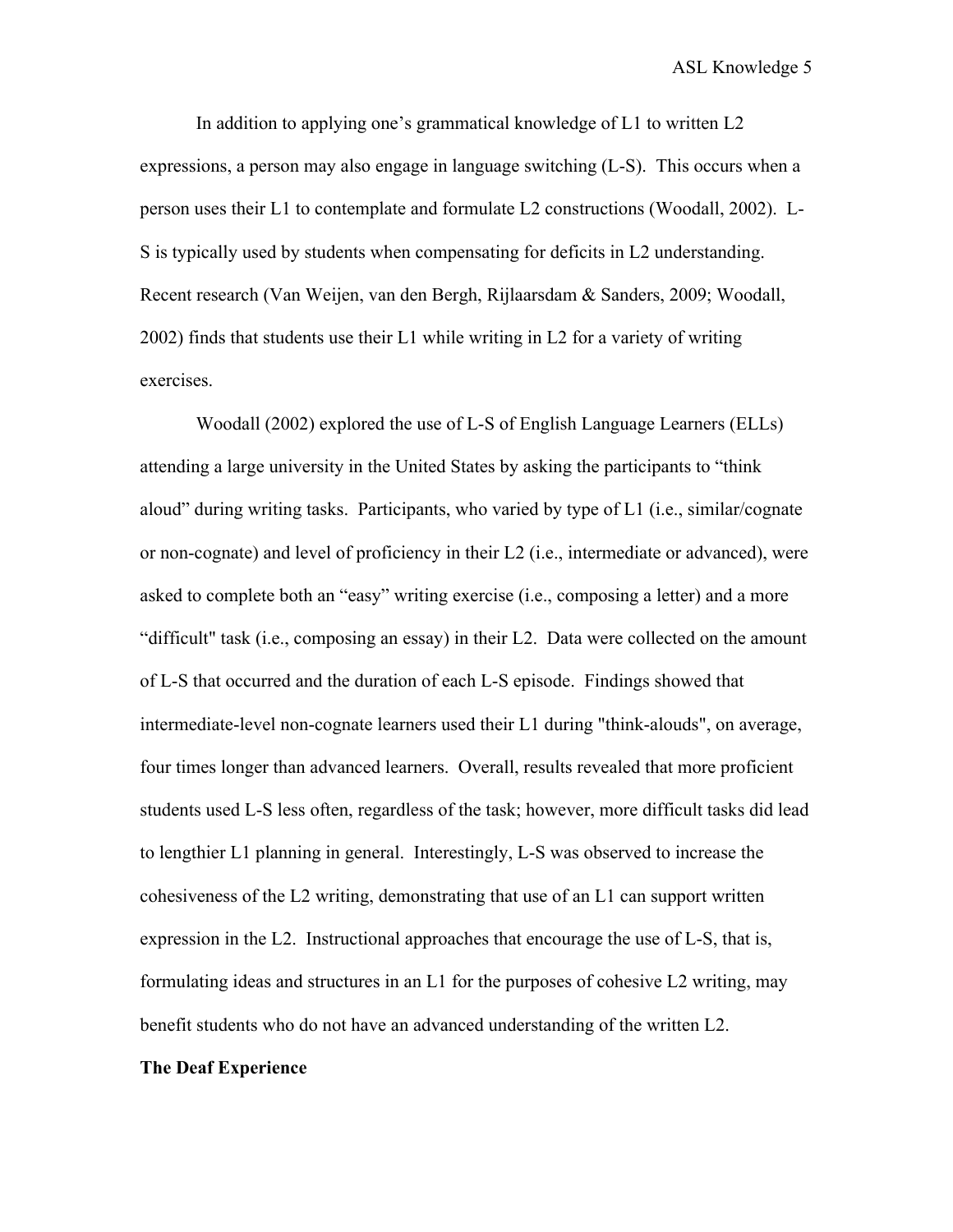The focus population of this research is deaf and hard of hearing (d/hh) students who use ASL for expressive communication and write in English. ASL, a visually represented language, is a complete and complex language (Stokoe, 1960) that has distinct grammatical features from English. ASL does not always use linear and sequential syntactic structures but, at times, is structured simultaneously and spatially (Liddell, 2003). For example, plurality is often represented in ASL through movement, location and facial grammar, while "s" or "es" are typically added to endings of English words. For instance, the signs for "house" and "houses" are similar in hand shapes, but distinct by movement, location, and facial grammar. These three components are typically added for plurality as well as other layers of meaning. Movement across space shows the placement of houses, and facial grammar, in this case, indicates the quantity of objects and proximity. Another distinction of ASL and English grammar is how ASL facial grammar, body language, and gesture are used to express mood or feeling. An exaggerated smile along with the sign "happy" represents other vocabulary words such as "elated" or "joyful" in English (Fromkin, Rodman & Hyams, 2011). These examples highlight a few of the ways ASL and English represent intended meaning in distinct ways.

**Application of ASL knowledge to writing.** Educators agree that there is a need for instructional methods that foster writing success for students who are d/hh (Chamberlain, Morford & Mayberry, 2000; Luetke-Stahlman & Nielson, 2003; Marschark & Spencer, 2003; Paul, 1998). Similar to other linguistically diverse student populations, there are known occurrences of language transfer between ASL and English, whereby ASL structures transfer into the written English expressions of d/hh students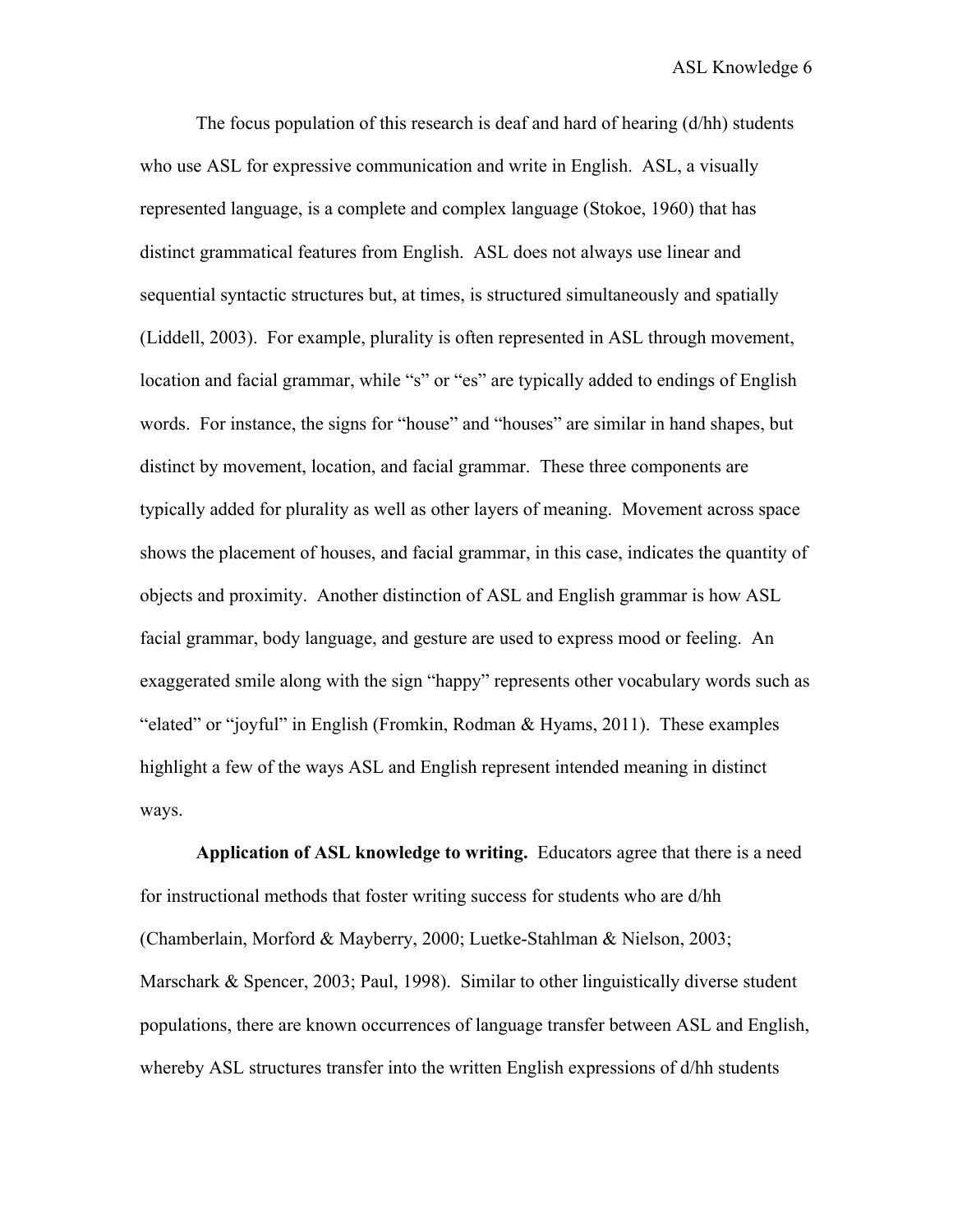(Author, 2010; Author & Author, 2010). Below is a writing sample from a deaf student in the eighth grade, followed by the student's signed expression of his writing. Student's writing sample:

*CAR HIT kitten CAR Green and Brown who people! MY MOM Run talk My Dad and sister Look . My Sister sad MOM's tree kitten in die . Open dirt ! Close dirt ! Night kitten out ghost CAT Look CAT's scared*

*kitten ghost up in cloud*

Student's signed expression as interpreted<sup>1</sup> by his teacher.

*My kitten was run over by a car. The car was green and brown, but I don't know who the driver was. My mom ran outside and talked to the people who hit my cat. My dad and sister watched. My sister was very sad. My mom buried the kitten under a tree. She dug up dirt and made a hole, then put dirt on top of the kitten.* 

<sup>&</sup>lt;sup>1</sup> The teacher who is also a trained sign language interpreter captured in text how she would voice interpret this student's signed expressions.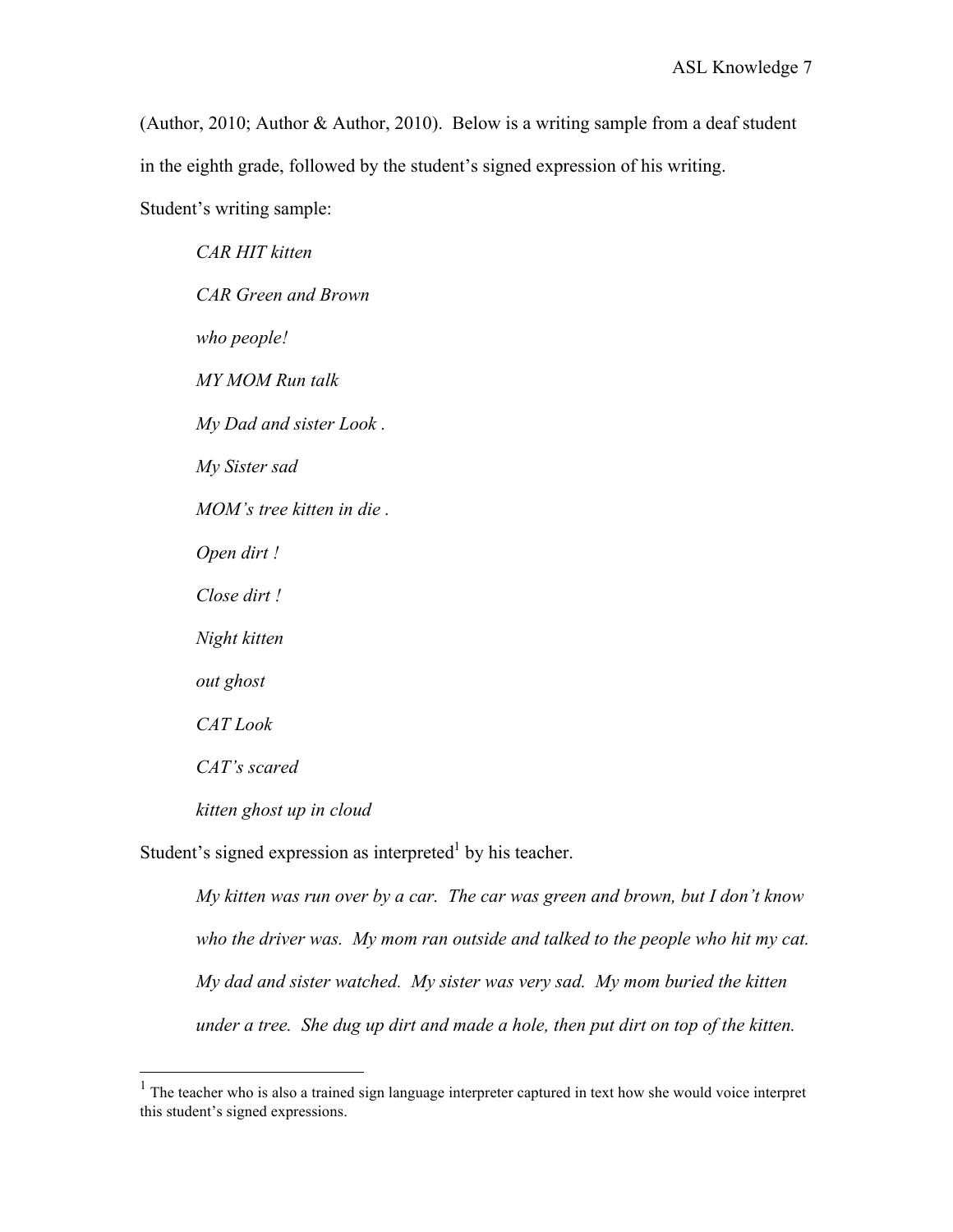*The kitten became a ghost and went to heaven. My other cat watched and was scared that the kitten was gone.* 

While this student was able to give an accurate signed account of the event, he struggled to express his experience clearly in writing. At the same time, there is evidence of ASL grammatical features in the writing sample. For example, "Mom's tree kitten in die" follows ASL topic-comment syntax (Humphries & Padden, 1992; Valli, Lucas, Mulrooney  $& Villanueva, 2011)$ . Additionally, many details of the event, which were present in the facial grammar, body language and use of space and classifiers of the ASL expression, were lost in the student's written expression. When d/hh students draw on their language knowledge of ASL to construct written text, it may be reflected in short, choppy English sentences lacking grammatical and syntactic complexity (Paul, 1998; Author et al., 2012), which is similar to the writing samples of other students learning English as a second langauge (Hinkel, 2001).

**L1 language diversity among d/hh.** A unique aspect associated with d/hh students is that few have adequate language models to fully acquire ASL at early ages in a natural environment (LaSasso & Lollis, 2003). Statistics show that at least 95% of  $d/hh$ children are born to two hearing parents (Mitchell & Karchmer, 2004) who are likely not fluent users of ASL. Of those students, some become proficient users of ASL with exposure from school or the wider community, some are taught to use English based sign systems, while other students receive training in oral programs with very little or no exposure to ASL. Regardless of the approach, many d/hh students do not easily acquire English as their L1 because of barriers to spoken English through auditory means or barriers to comprehending signed expressions of English (Stack, 2004). When there are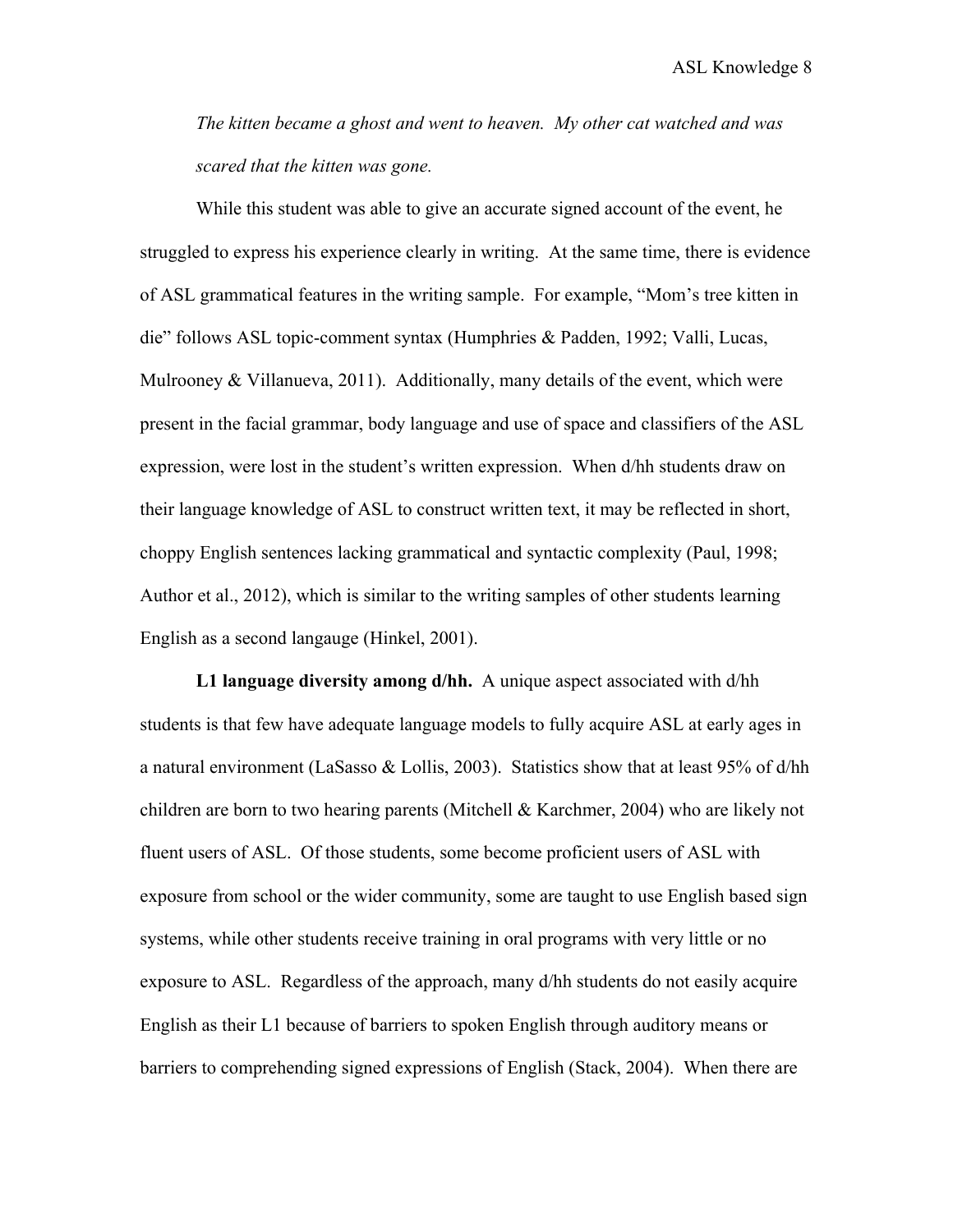barriers to acquiring English as an L1 combined with constrained ASL input, students exhibit significant delays in their expression of language. Limited competencies in ASL and English could potentially lead to more confused expressions.

Our research follows the assumption that literacy success hinges on students developing a fully complex expressive/receptive language. Since ASL is visually accessible to d/hh students, it can be fully acquired as one's primary expressive/receptive language. Thus, access to ASL language models as well as frequent communication opportunities using ASL are strategic ways to facilitate d/hh students' emergence as bilinguals (Andrews & Rusher, 2010). Additionally, engaging students in the ASL/ English translation process can lead them to more effectively express their intended meaning in English (Evans & Seifert, 2009; Author, 2008).

Another important consideration is that ASL and English are two languages that are distinct in form, which would constitute ASL and English as non-cognate languages (Kibler, 2010). In Woodall's research (2002), students learning a non-cognate L2 relied on their L1 to mediate L2 written expression. In addition, students learning a noncognate L2 with only an intermediate understanding of the language used L-S strategies more often than those learning a cognate L2 during L2 writing exercises. L-S research would predict that students who are d/hh may benefit from strategically using ASL to formulate their thoughts and ideas as a compensation for deficits in their L2. In fact, emerging research in d/hh bilingualism suggests that strategic moves from ASL to English print can lead to English language and literacy learning (Andrews & Rusher, 2010).

#### **Strategic and Interactive Writing Instruction (SIWI)**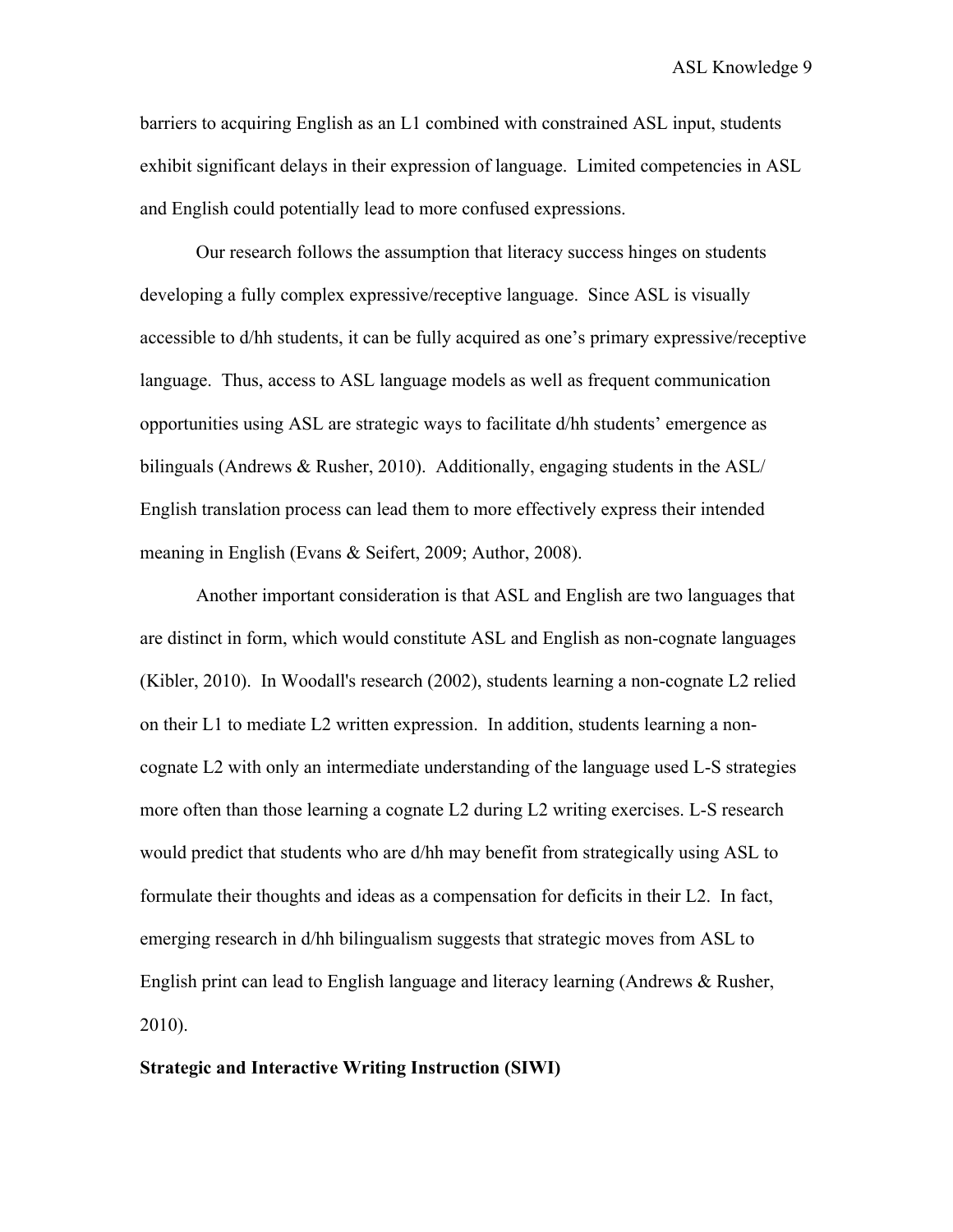SIWI is an instructional approach which can be used with emerging bilingual d/hh students. SIWI can be used to develop both fluency and proficiency in English while continuing to develop proficiency in ASL. This process, also known as additive bilingualism (Cummins, 2000) encourages adding a second language as opposed to replacing one language with another.

SIWI consists of three major instructional approaches—strategy instruction, interactive instruction, and development of metalinguistic knowledge and linguistic competence. SIWI incorporates strategy instruction in writing whereby students are explicitly taught strategies for planning, organizing, writing and revising. It is also interactive in that teachers and students co-construct pieces of writing together, and through this, novice writers are apprenticed in all aspects of the writing process. Students develop greater competence and independence with the writing process through scaffolded practice opportunities, strategic modeling, and "think-alouds". Both of these approaches have been known to be successful with a wide range of students, not specifically d/hh students (Englert & Dunsmore, 2002; Englert, Mariage & Dunsmore, 2006; Graham, 2006; Graham & Perin, 2007; Mariage, 2001). At the same time, there are components that are specific to d/hh students (Author, 2007), such as the emphasis on developing metalinguistic awareness and linguistic competence in both ASL and English.

During guided, interactive writing instruction, students are given flexibility to use L-S during the brainstorming, planning, and problem solving aspects of the writing process. Thus, teachers use ASL "think-alouds" to model writing processes or how to transfer ideas to English text. The teacher may explicitly teach aspects of ASL or English grammar while guiding students to translate concepts into an English equivalent. For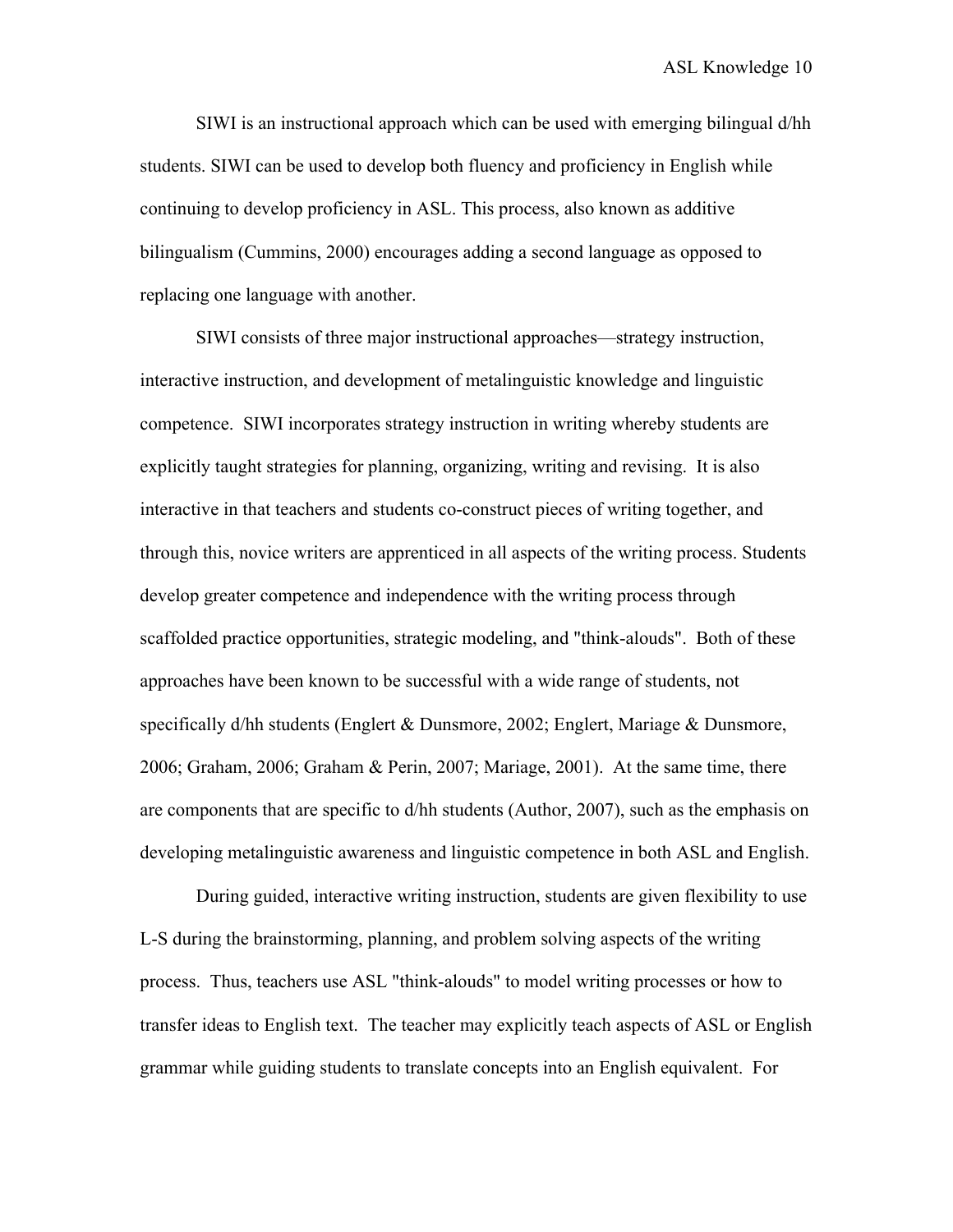example, the teacher can place ideas on a board called the ASL holding zone, in picture, gloss, drawing or video format (Author, 2008; Author et al., 2012) and then discuss how to move those concepts to a separate English board. The intent is that students develop greater metalinguistic awareness for each of the languages and the similarities and differences of their grammars.

SIWI also promotes linguistic competence of ASL and English using natural, or implicit, approaches which are important for bilingual students (Ellis, 1994). When students are unable to fully express their ideas in either ASL or English, the teacher first uses communication repair strategies (Author & Author, 2009; Tye-Murray, 1994) to arrive at a point of shared understanding with the child, and then s/he models the child's desired expression in ASL before moving on to guiding an English translation (Author, 2010). Through this process and the overall interactive nature of SIWI, students are given opportunities to more fully acquire ASL as their L1.

Implicit English opportunities are more limited due to barriers in hearing and speaking the language, but students may increase their competence through rereading the English text often (Author, 2010). The English text is comprised of student-generated ideas that have been translated and guided, with assistance from the teacher, into correct and grammatically complex English sentences at a level just beyond what students can write independently. Thus, the text serves as comprehensible and slightly advanced input (Krashen, 1994), since it stems from students' expressions and is meaningful to them. Rereading the text often is not only an essential writing skill that prompts revision, but it also builds reading fluency and a familiarity with the nature of written English. When in the context of collaborative group writing, the students use a technique called print-based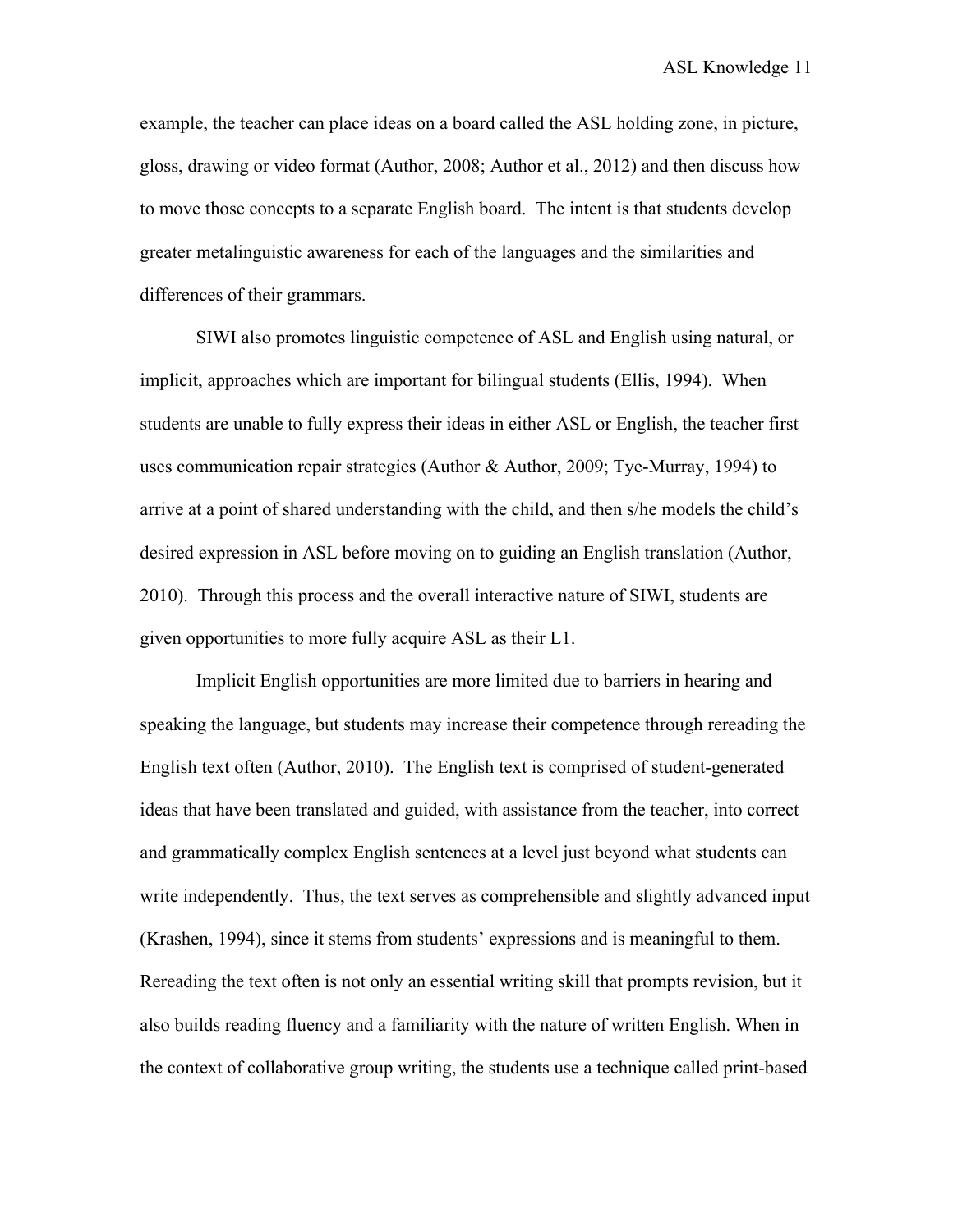sign to reread the text so that the teacher can observe and monitor their understanding of English print. Print-based sign is not a method of communication but a way to externally represent the full complexities of English print. Students use conceptually accurate ASL vocabulary and fingerspelling in English syntactical order while simultaneously pointing to the associated parts of the text that they collaboratively wrote.

This study is an extension of SIWI research previously reported in the literature (Author et al., 2012). Prior SIWI research has demonstrated improved ASL expression (Author, 2011) and English writing outcomes at the word, sentence, and discourse levels (Author, 2007, 2008, 2010; Author et al., 2012). In the current study, we examine the extent to which d/hh students (who are diverse in regard to ASL and English proficiency) transfer ASL linguistic features to their writing in English. Then, students were exposed to one academic year of SIWI, and their writing was examined over time for any changes in the ASL linguistic features. It was hypothesized that SIWI would have a significant impact on the presence of L1 linguistic features present in students' L2 written expression.

## **Method**

#### **Participants**

Twenty-nine adolescent students, grades 6, 7, and 8 (mean age  $= 13.2$ ) participated in this study. All students attended a residential school for the deaf in the United States. There was considerable hearing and language diversity among the students, and therefore the researchers grouped students two different ways during analysis to better understand and interpret the results. First, the teacher helped the researchers place students into two groups based on prior achievement (i.e., high, low).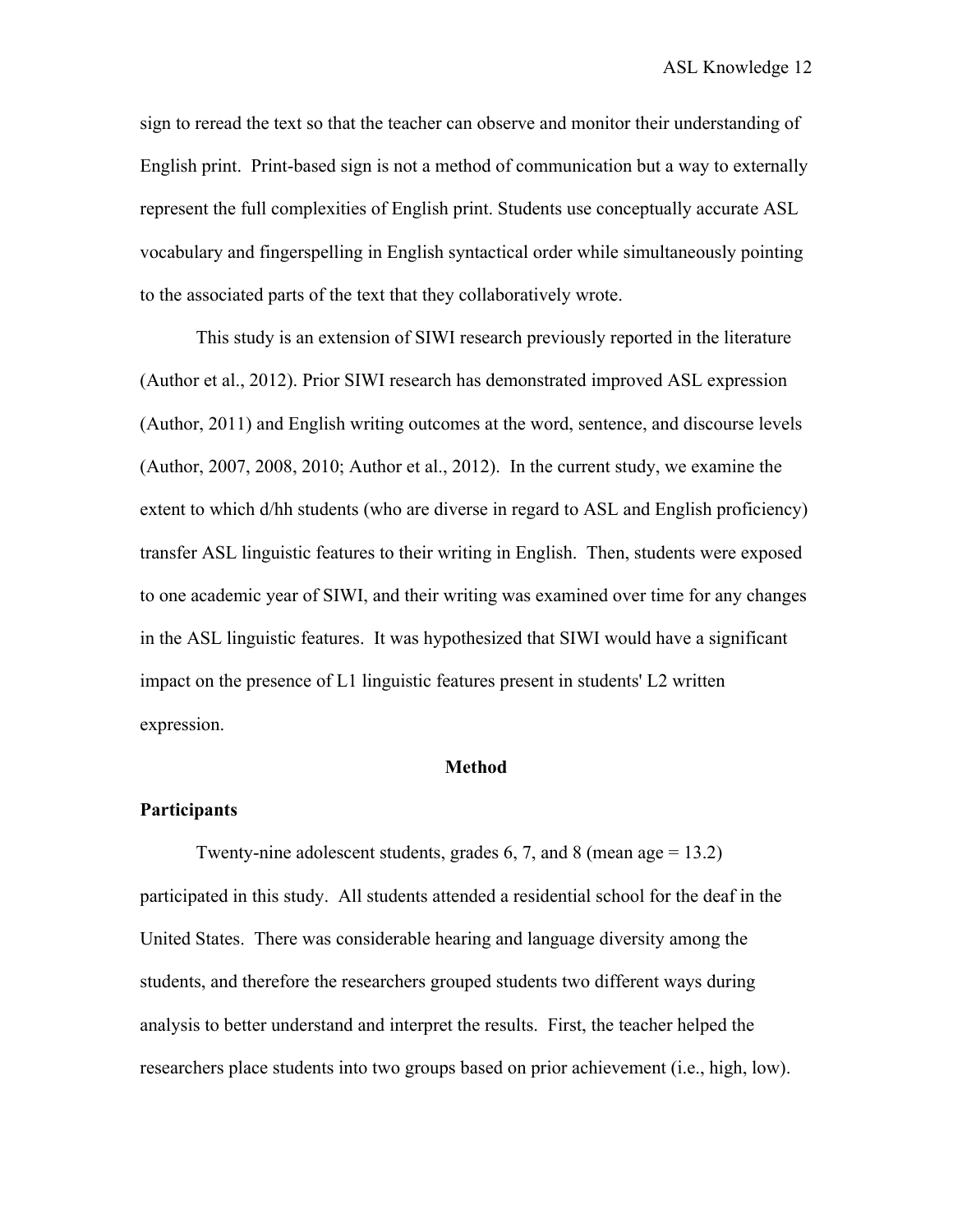Groupings were based on the students' baseline expressive language and writing abilities, as well as their Stanford Achievement Test - Hearing Impaired (SAT-HI; Trybus & Karchmer, 1977; Mitchell, Qi & Traxler, 2007) reading comprehension scores. Demographic information, including age, grade, hearing loss (dB) and SAT-HI reading comprehension grade-equivalent scores by high and low achieving groups can be viewed in Table 1.

Table 1

|                            |         | Low Group $(N = 15)$ |       | High Group ( $N = 14$ ) |  |  |
|----------------------------|---------|----------------------|-------|-------------------------|--|--|
|                            | Mean    | <b>SD</b>            | Mean  | <b>SD</b>               |  |  |
| Age<br>(years,<br>months)  | 13,2    | 1,1<br>13,2          |       | 1,0                     |  |  |
| Unaided<br><b>Hearing</b>  | 84 dB   | 21 dB                | 92 dB | 21 dB                   |  |  |
| Aided<br><b>Hearing</b>    | 39 dB** | 22 dB                | 31 dB | 11 dB                   |  |  |
| SAT-HI<br>Reading<br>Comp. | 1.92    | .52                  | 3.47  | 1.05                    |  |  |

## *Participant Information by Low and High Achieving Groups*

\*\* 2 students in this group used no amplification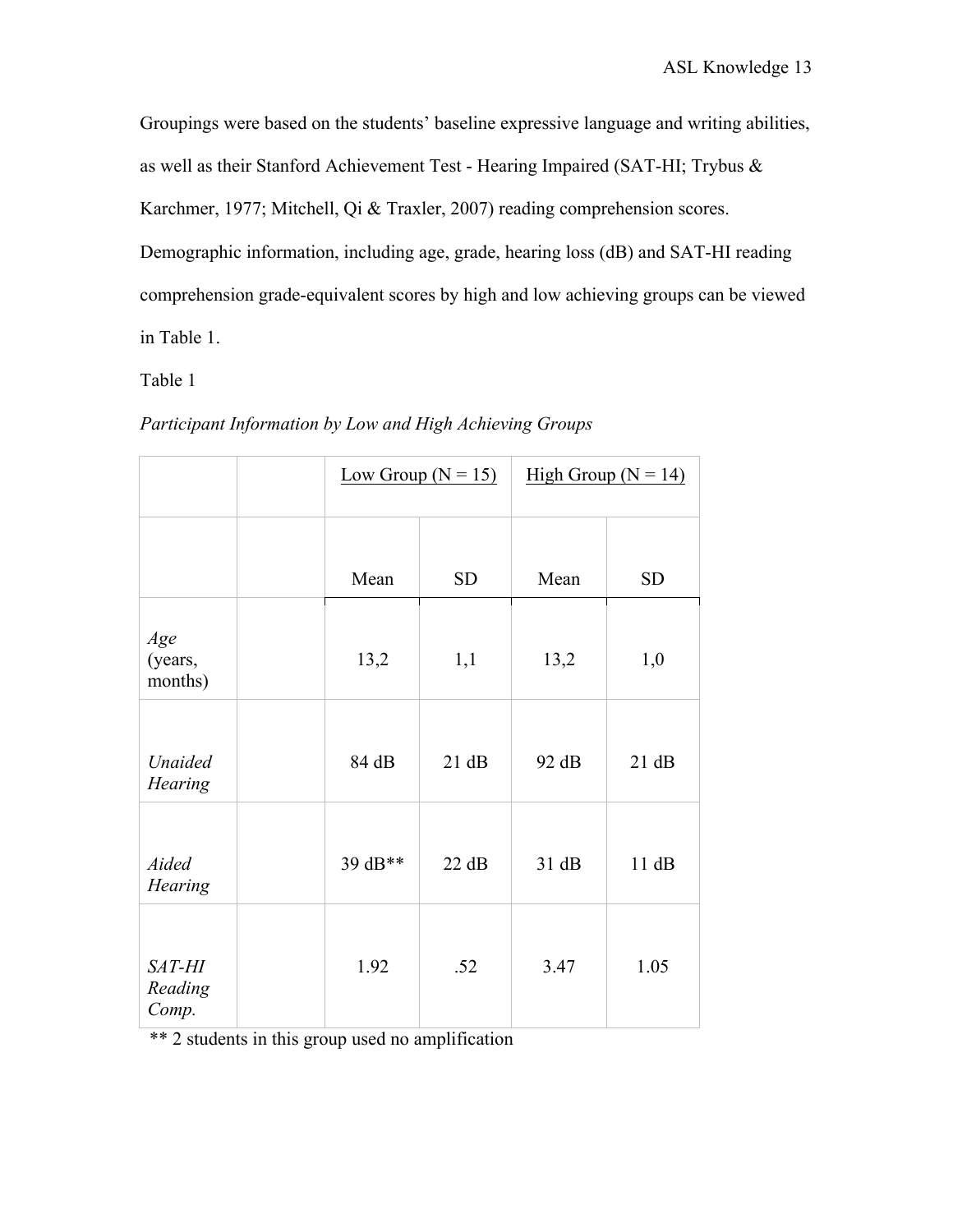Secondly, students were grouped by their primary expressive language, as defined collaboratively by the classroom teacher and research group. Five language groups were identified: students who demonstrated a severe language delay (LDL) in a first language, students who used ASL (ASL), students who used English-based sign (EBS), students who primarily communicated English orally (speech), and students who used contact sign—a sign with ASL and English features (EBS/ASL). Students were considered LDL if they had extreme difficulty relaying their thoughts and ideas to others using expressive language. Students were considered to be users of ASL as their L1 if they consistently communicated using ASL structures and grammar, and were exposed to ASL in the home or by being involved in the deaf community at an early age. The EBS category was used to represent students who used various forms of English based sign on a daily basis (e.g., Simultaneous-Communication, Manually Coded English, Signed Exact English). Students who mainly spoke or used sign infrequently to support their speech were assigned to the speech group. Lastly, the students in the EBS/ASL group did not neatly fit into either the ASL or English-based groups for they exhibited characteristics of both groups in their expressions. Demographics for students by language group are listed below (see Table 2).

Table 2

|                               | <b>LDL</b> | <b>ASL</b> | <b>EBS</b> | Speech     | EBS/ASL     |
|-------------------------------|------------|------------|------------|------------|-------------|
|                               | Mean (SE)  | Mean (SE)  | Mean (SE)  | Mean (SE)  | Mean $(SE)$ |
|                               | $(N = 7)$  | $(N = 4)$  | $(N = 7)$  | $(N = 6)$  | $(N = 5)$   |
| <i>Age</i> (years,<br>months) | 13,2(0,10) | 13,4(1,1)  | 12,9(1,1)  | 13,10(1,1) | 12,8(1,0)   |

*Mean and Standard Deviation (SD) of Participant Information by Language Groups*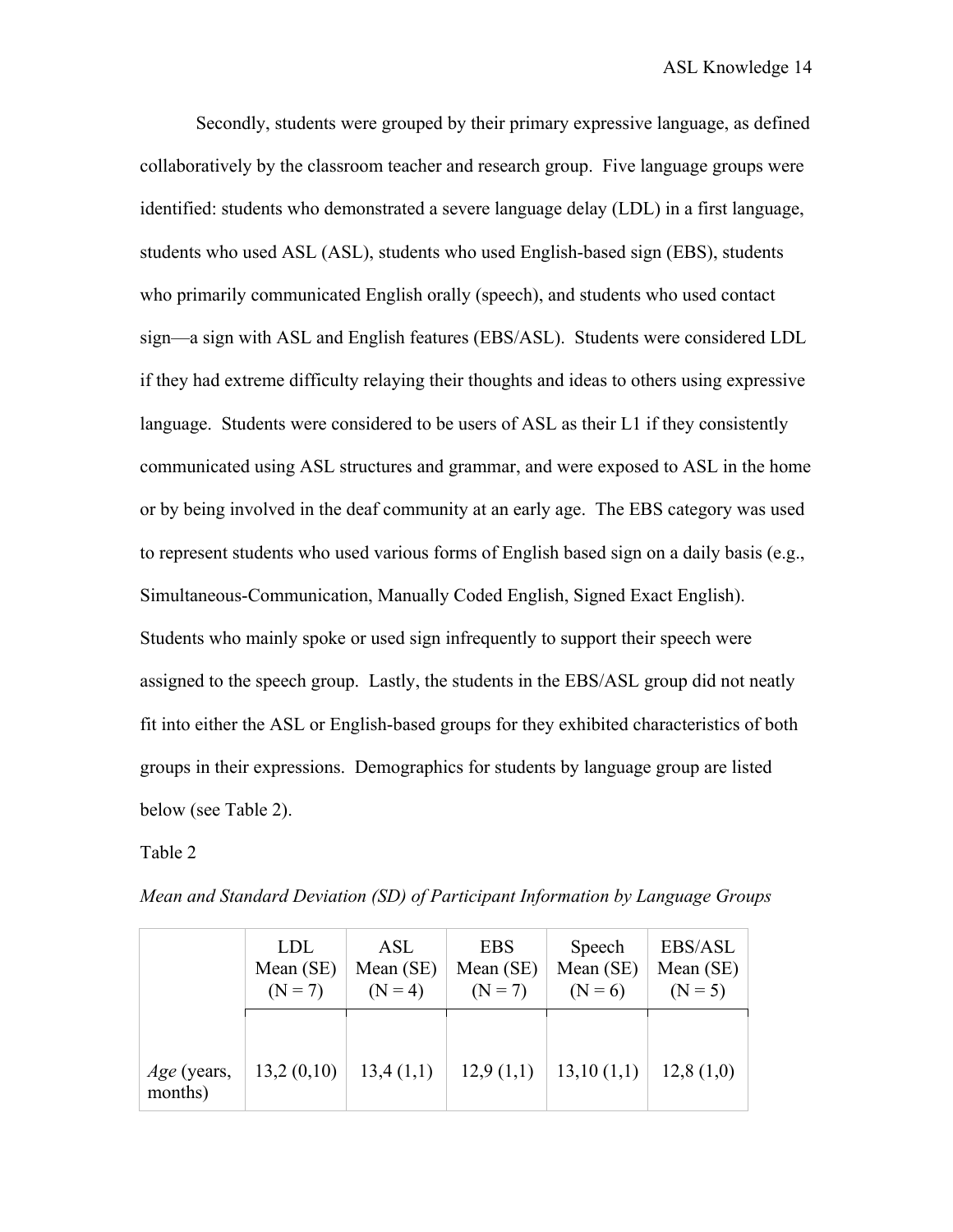| Unaided                                         | 90 dB     | 101 dB   | 96 dB     | 61 dB     | 95 dB     |
|-------------------------------------------------|-----------|----------|-----------|-----------|-----------|
| <b>Hearing</b>                                  | (13 dB)   | (15 dB)  | (8 dB)    | (27 dB)   | (13 dB)   |
| Aided                                           | 32 dB     | 39dB     | 50 $dB**$ | 24 dB     | 31 dB     |
| <b>Hearing</b>                                  | (8 dB)    | (13 dB)  | (29 dB)   | (7 dB)    | (9 dB)    |
| <i>SAT-HI</i><br>Reading<br>comp grade<br>level | 1.56(.29) | 4.4(1.2) | 2.49(.89) | 2.47(.38) | 3.34(.63) |

\*\* 2 students in this group used no amplification

One teacher of the deaf implemented the writing instruction in all five of her  $6<sup>th</sup>$ through  $8<sup>th</sup>$  grade language arts classes. The teacher is hearing and was in her 4th year of teaching. She had a BS in Educational Interpreting and a rating of Advanced Plus to Superior Plus on the Sign Language Proficiency Interview. The teacher received SIWI training one year prior to the start of the study and was observed by the researcher throughout the year to ensure fidelity to the principles and instructional procedures of SIWI. For the purposes of measuring instructional fidelity, a 4-point rubric, ranging from strongly agree to strongly disagree, was designed to measure 28 key principles of SIWI. The teacher's scores ranged from 3.809 to 4.0 in each observation, which demonstrates the consistency of her ability to implement the instructional principles and approaches associated with SIWI.

## **Setting**

This study took place at a residential school in the southeast quartile of the US. The school narrowly adhered to a Total Communication philosophy, requiring all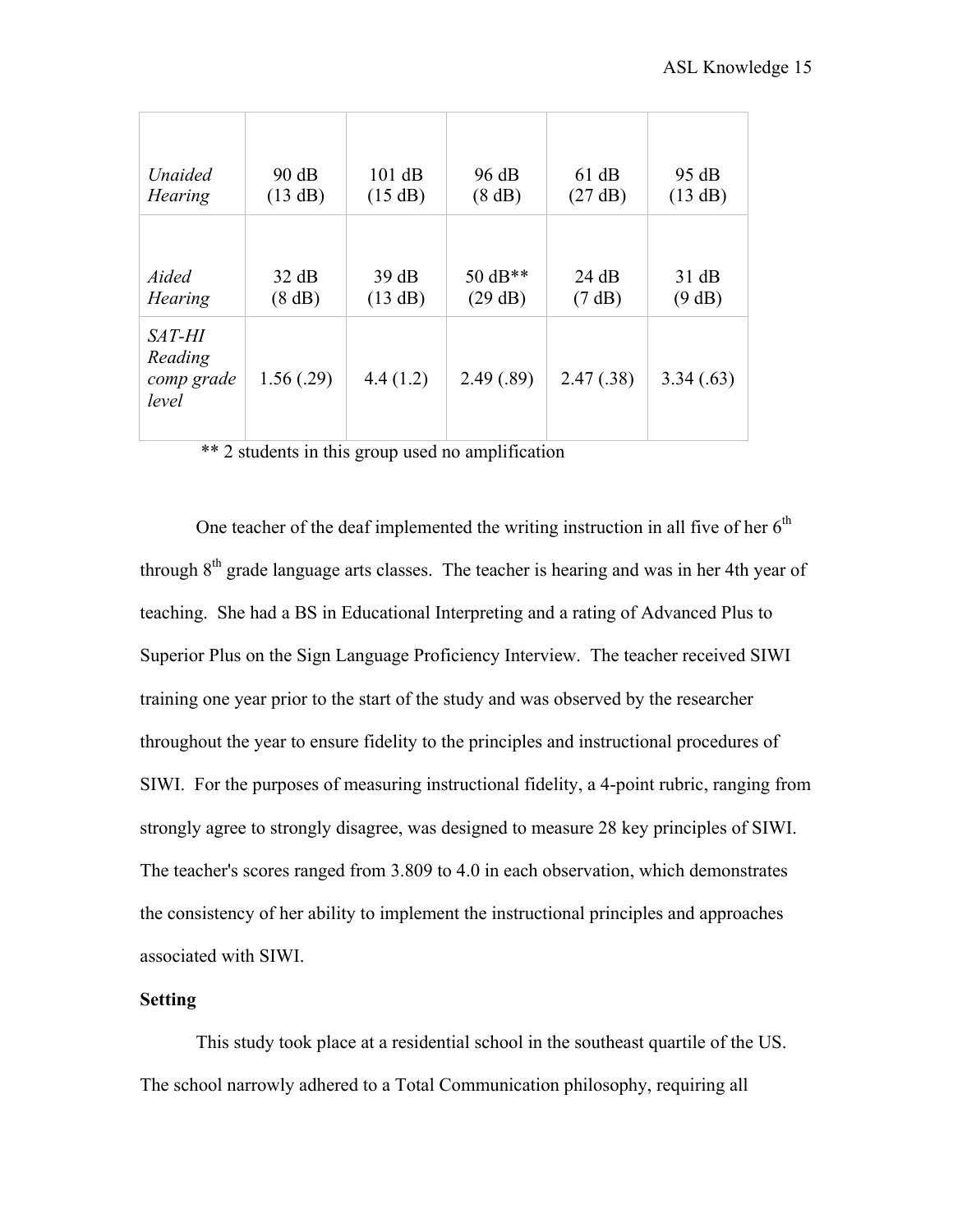instructors to sign and speak at the same time using simultaneous communication (simcom). Students had limited exposure to ASL throughout the day from other students, cottage work staff, and some classroom aides. The teacher in this study was able to integrate ASL into her SIWI lessons in order to model, discuss, and make meaning through language while still abiding by the school policy. She used the following techniques: 1) used sim-com to set up model ASL expressions and to explain after; 2) repeated and utilized students' ASL expressions; 3) showed video of other signers and discussed ASL usage; 4) repeated her own sign expressions using ASL and then sim-com or vice versa; 5) utilized a version of English-based sign that was conceptually accurate; 6) incorporated ASL linguistic features such as facial and body grammar, classifiers, directional verbs, and use of space in sim-com.

## **Procedures**

Students and teacher participated in Strategic and Interactive Writing Instruction (SIWI) for one full academic school year. An academic school year was chosen as the length of time for the study since students in American classrooms are typically monitored for progress annually. All classes received three to four SIWI sessions per week that were approximately 45 minutes in length, for an average of 2.5 hours of instruction per week.

Students' writing objectives varied by class (and by individuals within each class) depending on language and literacy needs. For example, some students needed practice with simple sentence constructions (e.g., subject and predicate) in English while others needed instruction with combining sentences to produce more complex statements. Regardless, all lessons afforded students opportunities to develop linguistic competence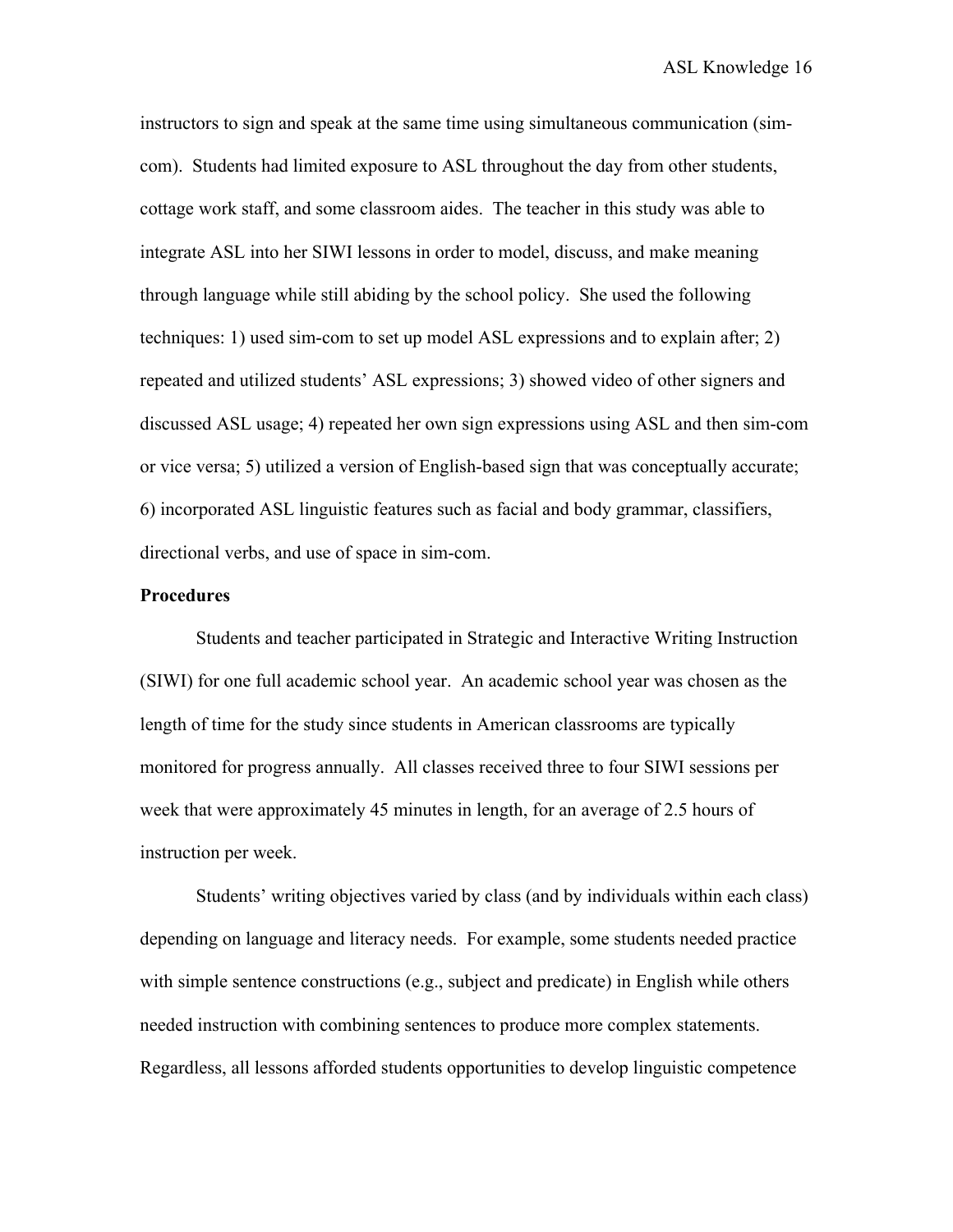in ASL and English, and engaged them in L-S and metalinguistic knowledge building activities. For example, the classroom wall was split into two sections of visual scaffolds and explicit grammar information for ASL and English, and the students often used the spaces and scaffolds to support their writing and to talk about language.

## **Data Sources and Analysis**

Personal narrative writing samples were obtained three times during the year—at the beginning of the school year, at mid-term, and at the end of the academic year. Students were instructed to write about an event or personal experience. A general prompt was provided with example topics, but students were given flexibility to choose their own writing topic.

Data were coded by a team of three researchers, one who is a native L1 user of ASL and two who are fluent L2 users of ASL. All three researchers coded 100% of the samples for instances of ASL language transfer, and consensus was reached for all items. Only clearly identified instances of ASL in English text were coded (e.g., inclusion of ASL morphology or syntax). Dropped elements which might possibly be attributed to language transfer were not coded. An example of this would be the written expression "Bob upset". It is possible this expression, which is missing a linking verb, is the result of ASL transfer because one may sign the concept as BOB (index by pointing to space in front of the body) UPSET. At the same time, such an expression might be a simple English error, and therefore a less definitive case of ASL transfer. The coding approach is similar to work conducted by Menéndez (2010), which considered the "divergent grammatical properties" of Catalan Sign Language and English as possible areas of language contact or transfer.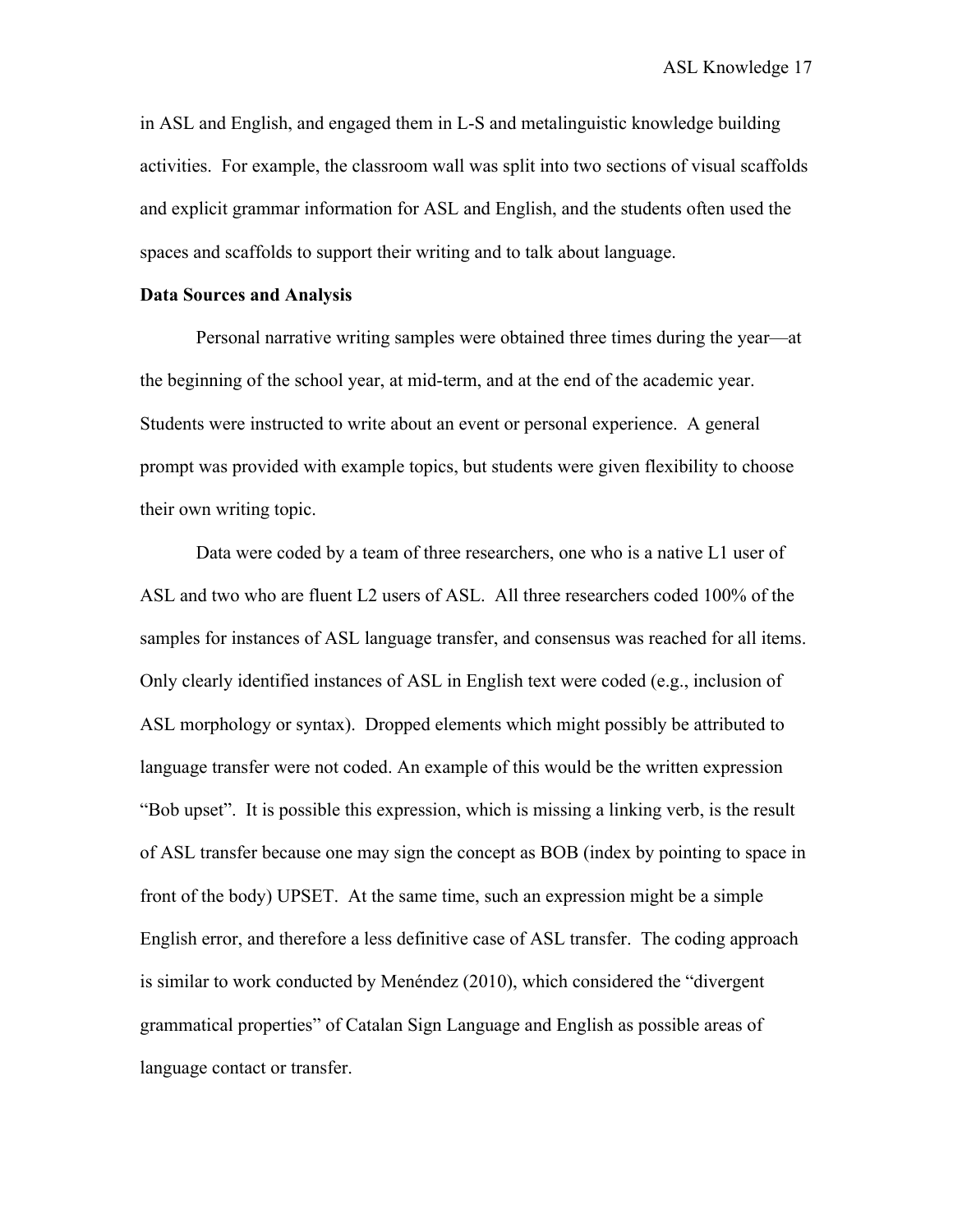For data analysis, descriptive statistics were generated on the number of T-units containing ASL linguistic features as a percentage of total T-units. A T-unit is the shortest allowable English sentence grammatically. It contains an independent clause and any subordinate clauses that cannot survive on their own (Hunt, 1965). The T-unit was used for this analysis since ASL features embedded in English text might occur at the word or phrase level. An example of a T-unit that was coded as having an ASL linguistic feature is: "I go Schoolmiddle". Note that the adjective is placed after the noun which is acceptable to ASL syntax. In Appendix A, a student's pre- and post-intervention writing samples are provided to illustrate additional ASL linguistic features as well as the calculation of percentages.

Descriptive statistics are provided for expressive language and achievement groupings. Additionally, a repeated-measures analysis of variance (ANOVA) with a between-subjects factor was used to investigate the effects of SIWI instruction over time (beginning, mid and end of year). The between-subjects factor was writing level (low and high achieving groups). The dependent variable was the percentage of ASL linguistic features in students' written expression.

#### **Results**

First, we examined to what extent d/hh students, who presented with diverse ASL and English proficiencies, transferred L1 (ASL) structures to their L2 (English) writing. The percentage of total T-units containing ASL linguistic features is provided in Table 3 for each language group. Percentages are based on pre-, mid-, and post-intervention writing samples. With the exception of the LDL group, the remaining groups had these features in 8-12% of their T-units prior to intervention, 4-9% at mid-intervention and 0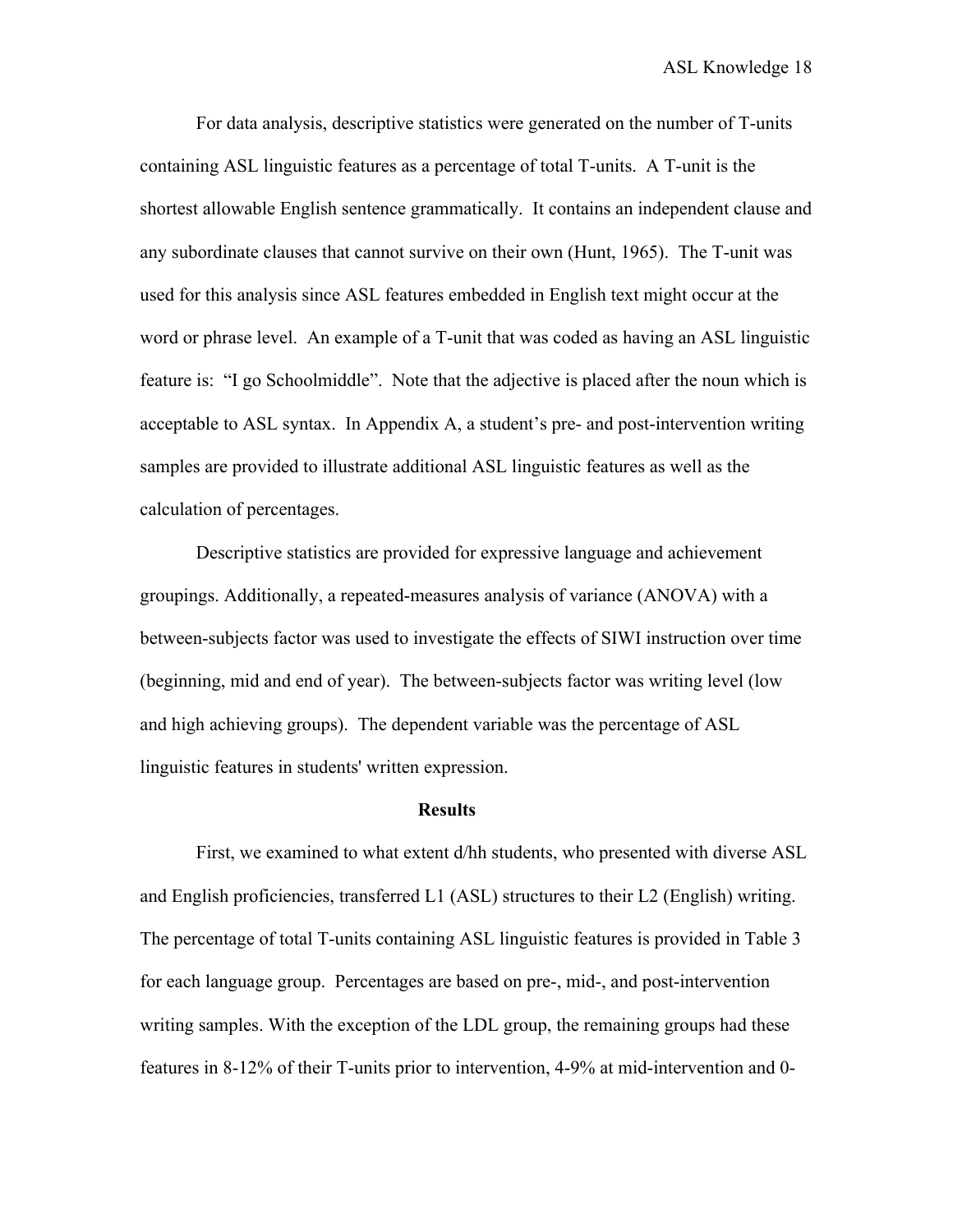5% at post-intervention. The LDL group, who applied ASL linguistic features to 36% of

their total T-units at pre-intervention, demonstrated a decrease in mean use of ASL

linguistic features to 14% at mid-intervention, and 13% at post-intervention.

Table 3

*Mean, Standard Error (SE), and Range of Percentage of ASL Linguistic Features in Students' Pre- Mid- and Post-intervention Writing by Language Group* 

|                    |                |              | Pre                     |              | Mid          | Post             |              |
|--------------------|----------------|--------------|-------------------------|--------------|--------------|------------------|--------------|
|                    | N              | Mean<br>(SE) | Range                   | Mean<br>(SE) | Range        | Mean<br>(SE)     | Range        |
| <b>LDL</b>         | $\tau$         | 36%<br>(17%) | $0 -$<br>100%<br>$\ast$ | 13%<br>(4%)  | $0 -$<br>23% | 14%<br>(6%)      | $0 -$<br>38% |
| <b>ASL</b>         | $\overline{4}$ | 9%<br>(7%)   | $0 -$<br>29%            | 9%<br>(2%)   | $0 -$<br>9%  | 4%<br>(4%)       | $0 -$<br>16% |
| <b>EBS</b>         | 7              | 12%<br>(6%)  | $0 -$<br>33%            | 6%<br>(5%)   | $0 -$<br>33% | 5%<br>(2%)       | $0 -$<br>10% |
| Speech             | 6              | 8%<br>(5%)   | $0 -$<br>25%            | 4%<br>(2%)   | $0 -$<br>11% | $<1\%$<br>(      | $0 - 3\%$    |
| EBS/<br><b>ASL</b> | 5              | 8%<br>(4%)   | $0$ -<br>23%            | 4%<br>(4%)   | $0 -$<br>21% | $2\%$<br>$(1\%)$ | $0 - 5\%$    |

\* Note. Two students produced only one T-unit that included an ASL linguistic feature for their pre-intervention writing sample.

Additionally, twenty-two of the total twenty-nine students exhibited ASL features in their writing during the academic year (i.e., 7/7 LDL students had ASL linguistic features in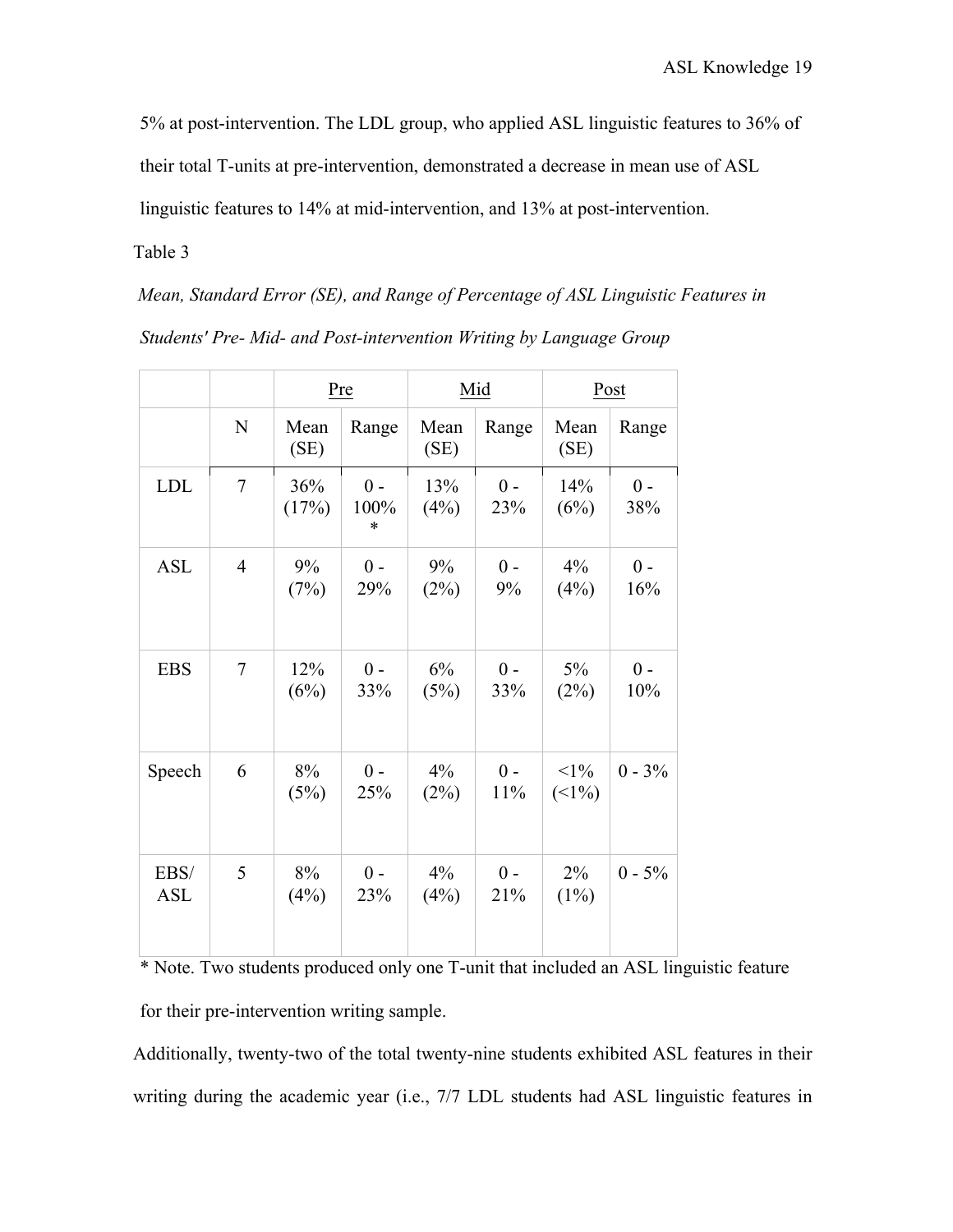their writing, 2/4 ASL students, 6/7 EBS students, 3/6 Speech students and 4/5 EBS/ASL students.)

We then examined the changes in L1 features in writing after participating in SIWI for one year. A repeated measures ANOVA with a within-subjects factor of time was used to determine if changes in percentage of T-units with ASL linguistic features occurred over the course of one academic year. The assumption of sphericity was violated, therefore a Greenhouse - Geisser correction was used. Results demonstrated a significant decrease in the occurrence of ASL linguistic features in students' writing of English over time [F (1.39, 37.45) = 4.12,  $p = .037$ ] with a medium effect size ( $\eta_p^2 = .13$ ). Effect size is provided using the partial eta-squared  $(\eta_p^2)$ ; it is described as small when less than 0.06, medium when greater than or equal to 0.06 and less than 0.14, and large when greater than or equal to  $0.14$  (Kinnear & Gray, 2008). On average, L1 features reduced from 16% at pre-assessment, to 7% at mid- and 6% at post-assessment. A between-subjects factor of achievement level (high-achieving, low-achieving) revealed a significant difference between the high and low achievement groups  $[F(1, 28) = 17.80, p]$  $\leq$  .001], with a large effect size ( $\eta_p^2 = 0.39$ ). Figure 1 represents percentage of ASL linguistic features by achievement group. A within-subjects factor with between-subjects factor demonstrated no statistically significant interaction between achievement groups  $[F (1.39, 37.45) = 0.74, p = .439]$ . Thus, instruction was equally effective for both groups. Table 4 includes the means and standard error (SE) for the total group and the low and high achievement groups. Appendix A contains pre- and post-intervention writing samples from a student in the low achieving group and EBS group.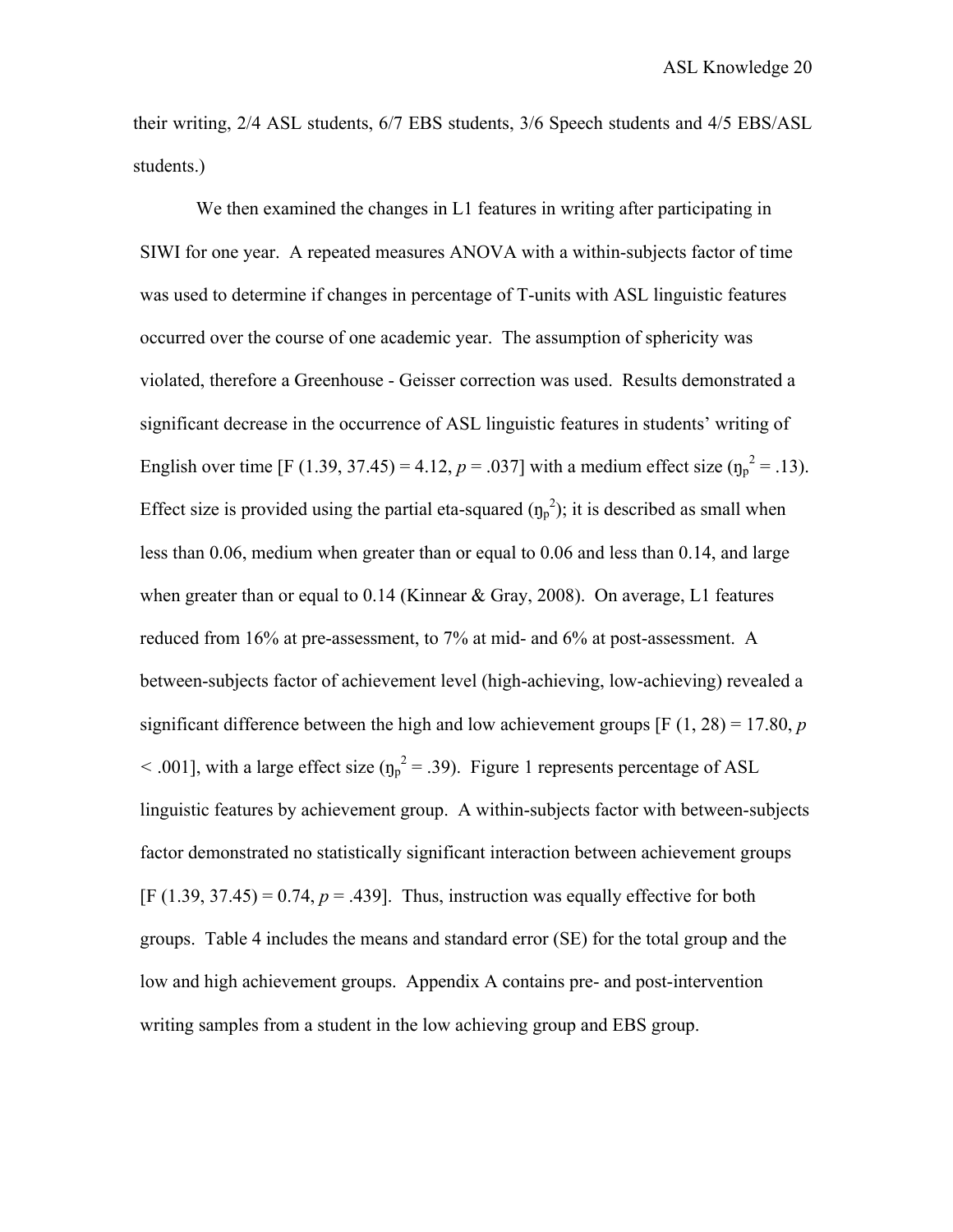

*Figure 1.* Percentage of T-units with ASL linguistic features by achievement group. This figure illustrates the decline of ASL features in both low- and high-achieving groups from pre-writing to mid- and post-writing.

Table 4

*Mean, Standard Error (SE) and Range of Percentage of ASL Linguistic Features in Students' Pre-, Mid- and Post-intervention Writing by Achievement Group* 

|       |    | Pre          |            | Mid          |           | Post          |           |
|-------|----|--------------|------------|--------------|-----------|---------------|-----------|
|       | N  | Mean<br>(SE) | Range      | Mean<br>(SE) | Range     | Mean<br>(SE)  | Range     |
| Total | 29 | 16%<br>(5%)  | $0-100\%*$ | 7%<br>(2%)   | $0 - 33%$ | 6%<br>(2%)    | $0 - 38%$ |
| Low   | 15 | 22%<br>(16%) | $0-100\%*$ | 9%<br>(5%)   | $0 - 33%$ | 8%<br>(3%)    | $0 - 38%$ |
| High  | 14 | 9%<br>(5%)   | $0 - 29%$  | 3%<br>(2%)   | $0-21%$   | 3%<br>$(1\%)$ | $0 - 16%$ |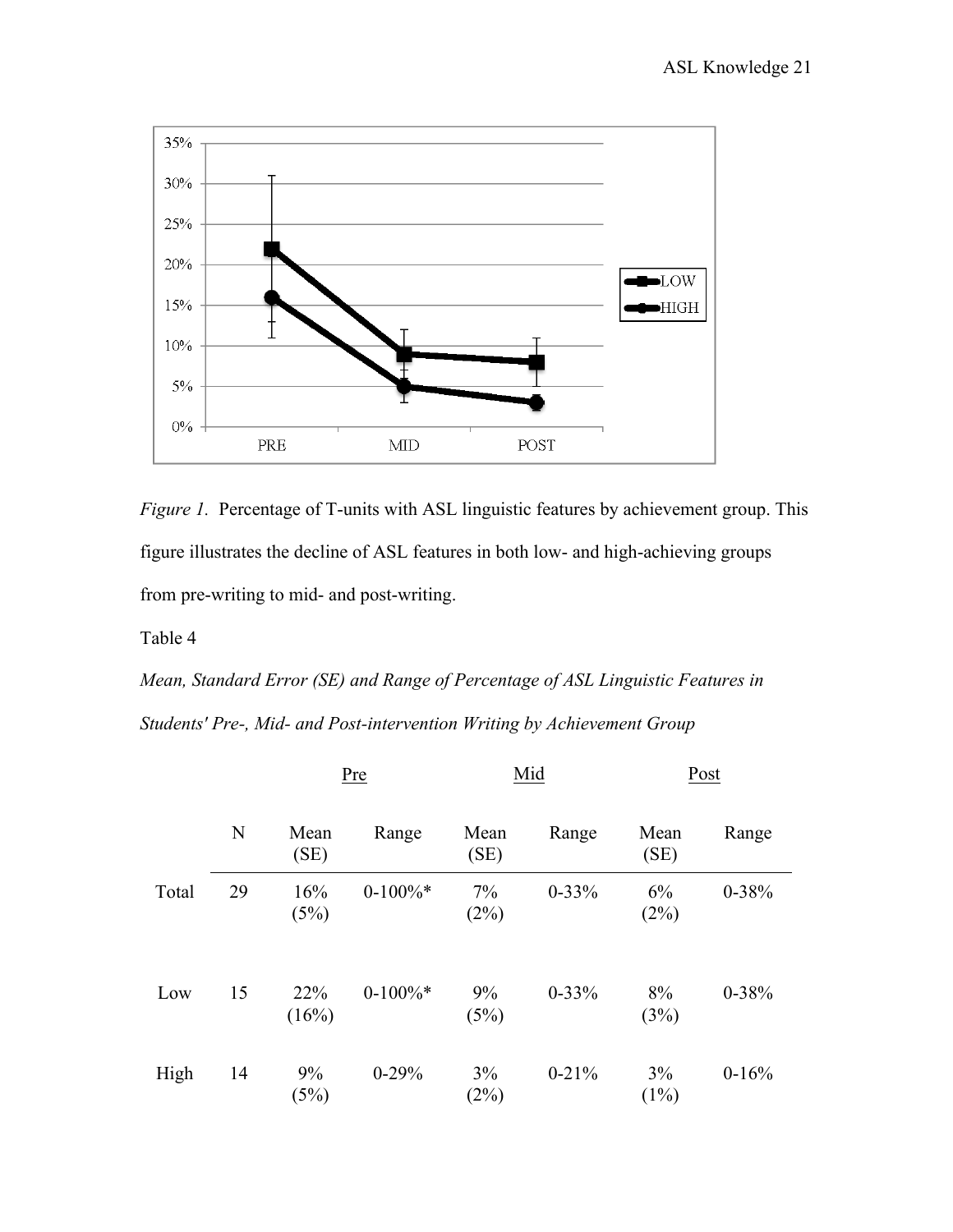\* Note. Two students produced only one T-unit that included an ASL linguistic feature for their pre-intervention writing sample.

## **Discussion**

The purpose of this study was twofold: 1) to investigate the extent to which 29  $d/hh$  students in grades 6th-8th (mean age = 13.2) with diverse language histories incorporated ASL features in their English writing and 2) to investigate the impact that one year of Strategic and Interactive Writing Instruction (SIWI) had on ASL features in writing by achievement group. Results indicate that ASL transfer is found in the writings of d/hh students with varied L1 experiences. In pre-intervention samples, LDL students incorporated these features the most—in approximately a third of their writing—while the other groups used ASL features in 8-12% of their T-units, yet all group percentages decreased over time during SIWI intervention. The majority of students in the study (22 of 29) used some ASL linguistic features in their written English, and these 22 students were representative of all five language groups. Results also demonstrated that both high- and low-achieving students exhibited significant reductions of ASL features in their writing during SIWI instruction. These findings point to how instruction responds to the diverse language needs of d/hh students, including those with the most limited expressive language and those with a more developed repertoire.

There is great diversity in terms of d/hh students' L1 experiences, yet most students in this study demonstrated some percentage of ASL features in their writing. We found it useful to characterize the seven students who did not use any ASL features in their writing in order to better explore what language factors may impact ASL language transfer. Of the seven students, two were from the ASL group, one from the EBS group,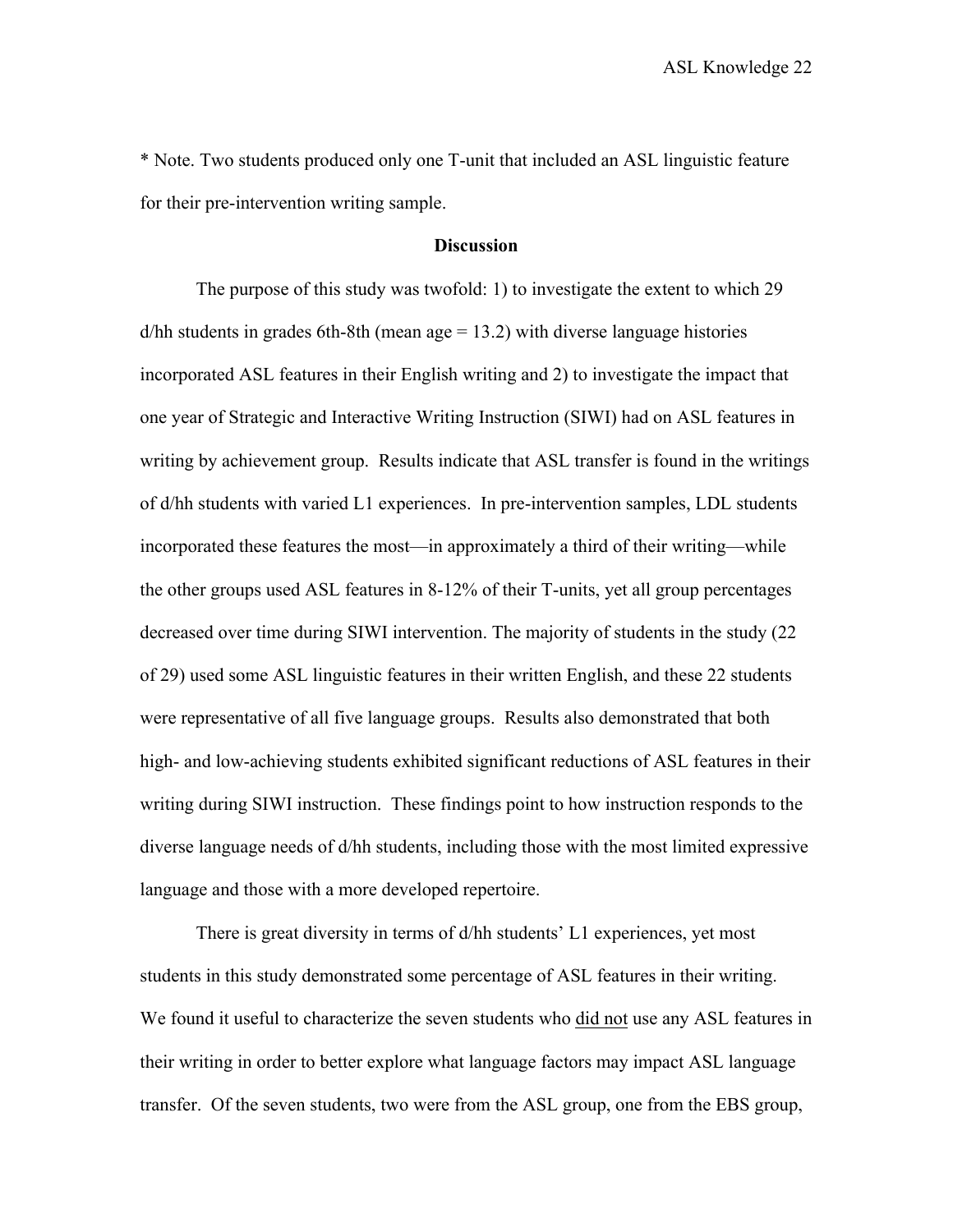three from the Speech group and one from the EBS/ASL group. According to teacher reflections and researcher observations, all seven students could be described as highly effective communicators in either ASL or English, or in both languages. They experienced little to no difficulty expressing complex thoughts or ideas using language. These students were the most proficient language users of all the students. Additionally, the students who used ASL as an L1 but evidenced no ASL features in their writing were not only proficient language users but also had developed metalinguistic knowledge for ASL and English grammars.

The language proficiency descriptions of students who did not use ASL features in their writing suggest that linguistic competence and metalinguistic knowledge of the languages contribute to more proficient d/hh writers of English. This is compatible with Krashen's input hypothesis (1994), whereby implicit language acquisition and explicit language learning are both routes to developing ability in a second language. Further, in the unique case of d/hh students, we find that L1 development (whether ASL or English) is an absolute necessity for high proficiency in literacy skills, as these stem from a strong language foundation. SIWI has been known to contribute to growth in students' ASL expressions (Author, 2011), which may be due to its interactive nature and the need to get to a point of common understanding when collaboratively producing text.

In this study, both high- and low-achieving groups demonstrated statistically significant decreases in ASL linguistic features when SIWI was implemented with a focus on developing students' metalinguistic awareness and L2 linguistic competence. Teachers promoted metalinguistic awareness among their students by "switching back and forth between the two languages, making explicit comparisons between their rules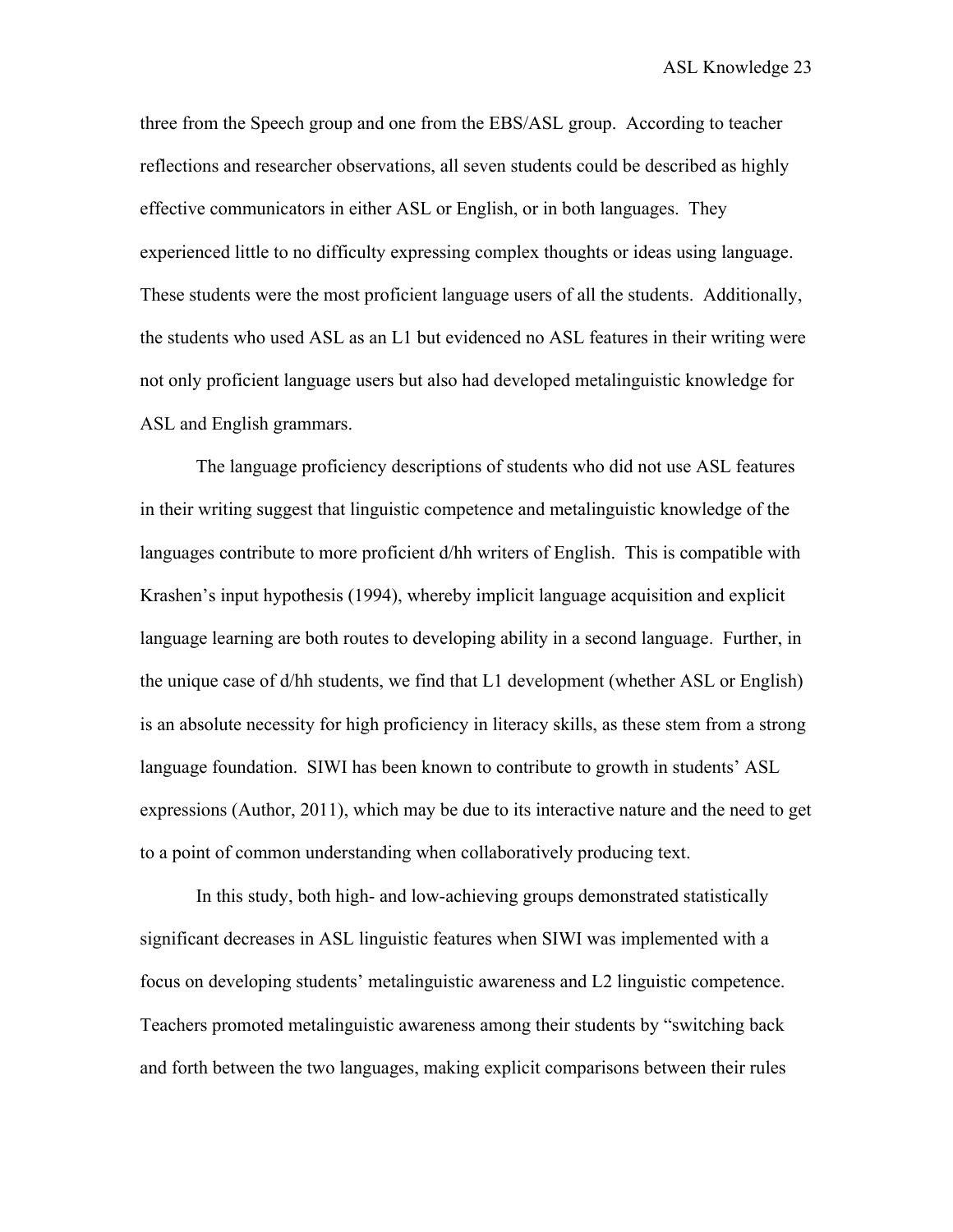and structure" (Bailes, 2001, p. 159). By utilizing a two-surface approach during SIWI, teachers have a space and method for discussing ASL and English distinctions. As noted by the teacher in her daily journal, this appeared to be useful to students:

Students are starting to go up [and] physically move between the ASL/English board as they learn about different language features. They will bring their written English to the English board and look to me for validation. They will stand under the ASL board while they are describing a concept using space and CLs [classifiers]. Sometimes, they stand in the middle when they aren't sure how to express an idea. Setting up physical spaces for the languages has helped them communicate ideas about language.

Students are not excluded from participating in the co-construction of text if they cannot phrase their ideas in English. Rather, the environment is accepting of ASL expressions, and students' contributions are the focus of explicit metalinguistic instruction. After engaging students several times in guided translation, the teacher can begin to step back so students take up more control over identifying ASL expressions and moving to their English equivalents, which should then transfer to independent writing.

At the same time, we know that explicit teaching practices alone do not result in fluent use of an L2 (Ellis, 2008), and d/hh have been known to demonstrate persistent difficulties with grammar when English instruction is only provided explicitly (Paul, 1998; Musselman & Szanto, 1998). Language systems are too complex to be consciously learned in their entirety, one rule at a time (Jackendoff, 1994), and therefore implicit language opportunities are also crucial. One way that implicit language opportunities of English were available to the students was through repeated readings of the English text during group writing. This is done collaboratively as a group using print-based sign or silently by individuals reading for revision purposes. Since ideas for the text are primarily generated, translated and constructed by the students, and then complicated and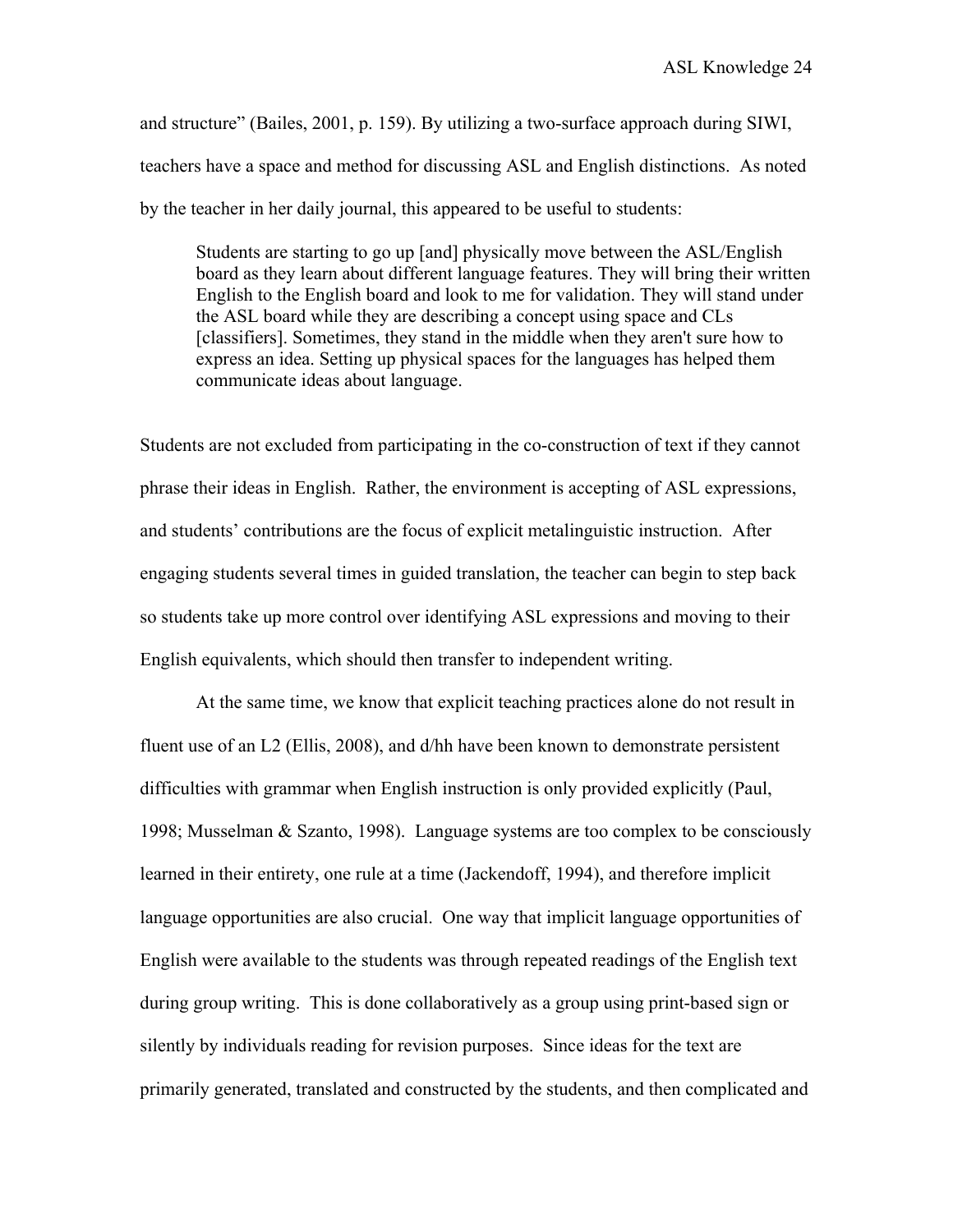scaffolded by the teacher, the English text can serve as meaningful and comprehensive language input just beyond the students' levels. This kind of input known as input  $+1$ promotes second language acquisition (Krashen, 1994). As students grow in their English proficiency and ability to express complex thoughts and ideas in English, they need to rely less on their ASL to write independently.

## **Educational Implications**

Research has documented positive outcomes for students enrolled in programs that use a student's proficiency in his/her L1 to enhance literacy skills in his/her L2. Thomas and Collier (2002) reviewed the records of over 70,000 students in five different U.S. school districts receiving bilingual education. Their findings showed that elementary and secondary students who received enrichment bilingual education performed better on academic outcomes than students receiving ESL pullout instruction or those in Englishonly programs. The success of bilingual programs as compared to English-only approaches may be partly explained by Cummins' linguistic interdependence theory (1979, 1981, 1989), which purports that conceptual knowledge can transfer between languages. Rather than disregarding students' knowledge associated with L1, it is utilized to support L2 learning.

Bilingual programs using sign language have been used in various parts of the world for over 25 years (Knoors & Marschark, 2012). Application of the interdependence theory pertaining to students who are d/hh and use a natural sign language as their L1 has been challenged in the literature (Mayer & Wells, 1996). Challengers' argument partly rests on the fact that sign languages do not have a written form, and that linguistic transfer in support of literacy skills is unlikely. Proponents of using sign languages in a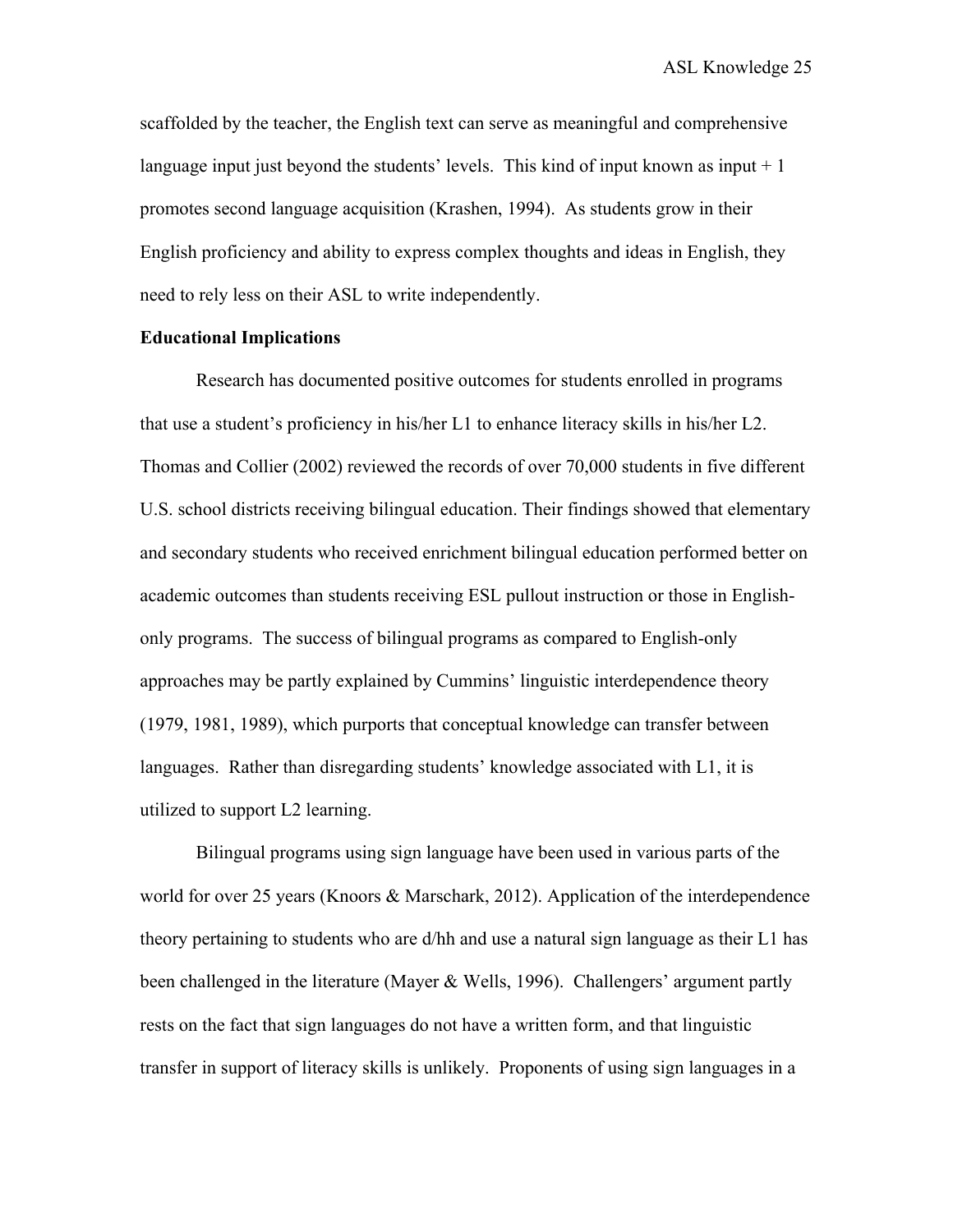bilingual model acknowledge this theoretical argument but also point to a lack of evidence in support of it (Hoffmeister, 2000; Mason 1997; Menéndez, 2010). Cummins (2006) suggests that in the case of d/hh persons, those with well-developed conceptual knowledge and prior experiences in an L1 have the ability to draw upon that knowledge and bring more "cognitive power" to L2 literacy tasks. It has been noted in previous SIWI studies that students engage in L-S during activity, develop greater linguistic competence in ASL (Author, 2011), and build metalinguistic knowledge for both languages (Author, 2010). It is this kind of cognitive power that may be linked with greater L2 proficiency and literacy performance among d/hh persons.

In the current study, we observed that students transferred linguistic knowledge from ASL to their writing of English. The methods of the study did not allow us to determine the extent of positive linguistic transfer between the languages, but we know that there are a number of similarities between ASL and English that may have resulted in undetected application of ASL linguistic knowledge to writing. We did, however, identify distinct ASL linguistic features in writing. When students were exposed to SIWI, they significantly decreased the ASL features that appeared in their writing. During SIWI, students' interactions in ASL support their thinking and problem solving around writing, which leads to greater L1 proficiency (Author, 2011). Also, SIWI approaches (i.e., contrastive analysis procedures that build metalinguistic knowledge of ASL and English, and implicit language opportunities) may result in a reduction of conflicting linguistic transfer.

It should be emphasized that the majority of students in this study for whom ASL was not their primary mode of expressive communication evidenced ASL linguistic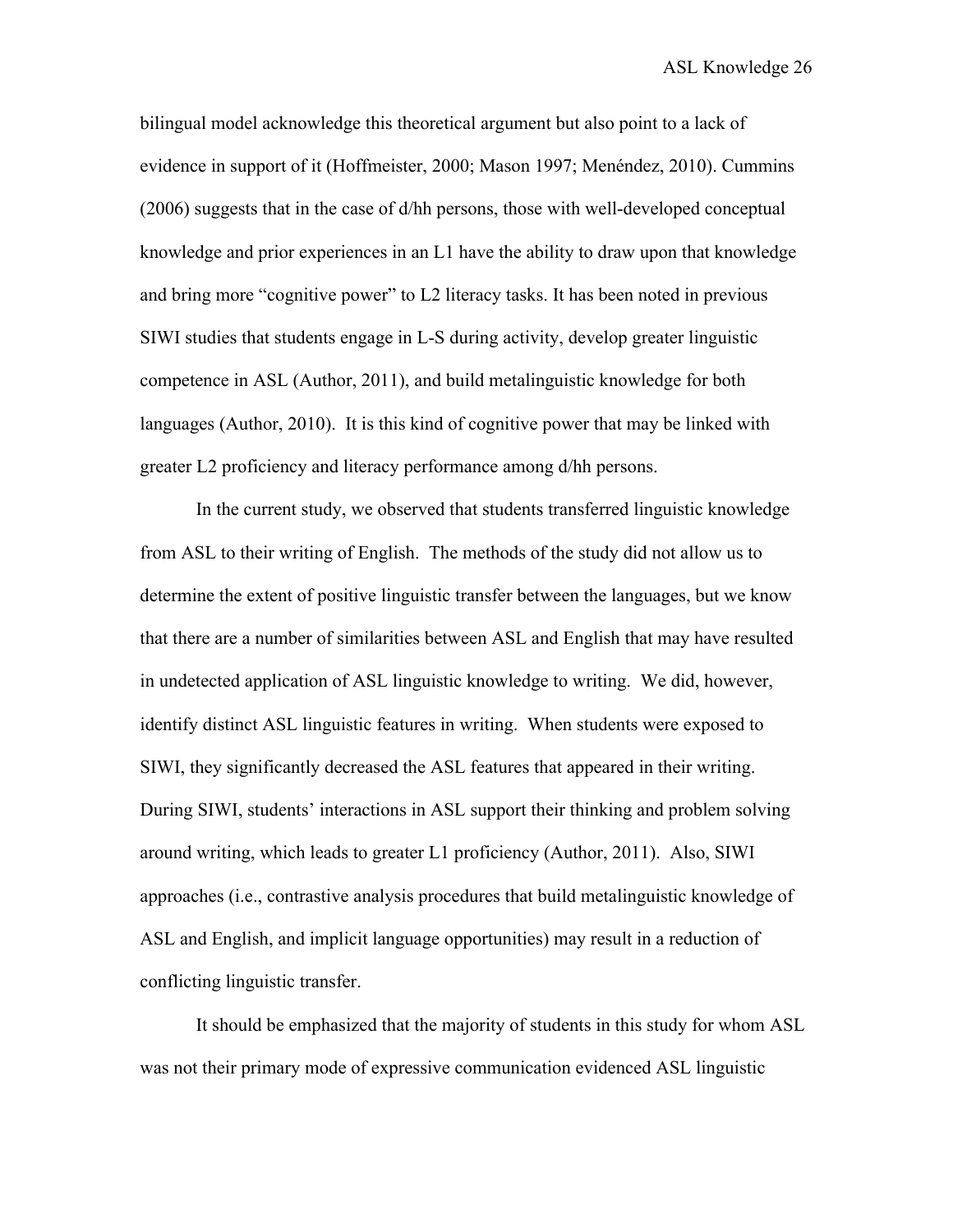features in their writing of English. These students were severely language delayed, users of EBS and users of speech or sign supported speech. While it is unclear why students who had little exposure to ASL in their daily expressive communication used ASL linguistic features in their writing, we do know that the ASL features in their writing decreased over time when provided with SIWI which involved the use of ASL and explicit instruction of ASL and English. For example, one student from the Speech group demonstrated a decrease of ASL linguistic features in his pre-, mid- and post-intervention samples, with 21%, 11% and 0% instances respectively. The T-unit, " but I grew up age 1" is an example of a phrase from his early writing, while the T-unit, "I'm sooo excited to be sweet sixteen year old" is from his post-intervention sample. Here we notice that the ASL feature associated with stating one's age is corrected in his post-intervention sample. At the end of the school year, the teacher presented this student with copies of his independent writing samples throughout the year and asked him what he noticed about his writing and how it has changed. He described that his English had really improved. He also noted that he knows two different languages and now uses English for writing. For this student, SIWI may have helped him clarify the boundaries of English by juxtaposing ASL with English and explicitly teaching what is English. As with previous SIWI studies, gains were noted for d/hh students who varied greatly by language history and literacy achievement.

It is also clear that students with the greatest language proficiencies (i.e., in English or in ASL with developed metalinguistic knowledge) did not exhibit ASL features in their writing. Thus, we argue that as long as d/hh students are provided with opportunities in both ASL and English, as in bilingual programming, they have two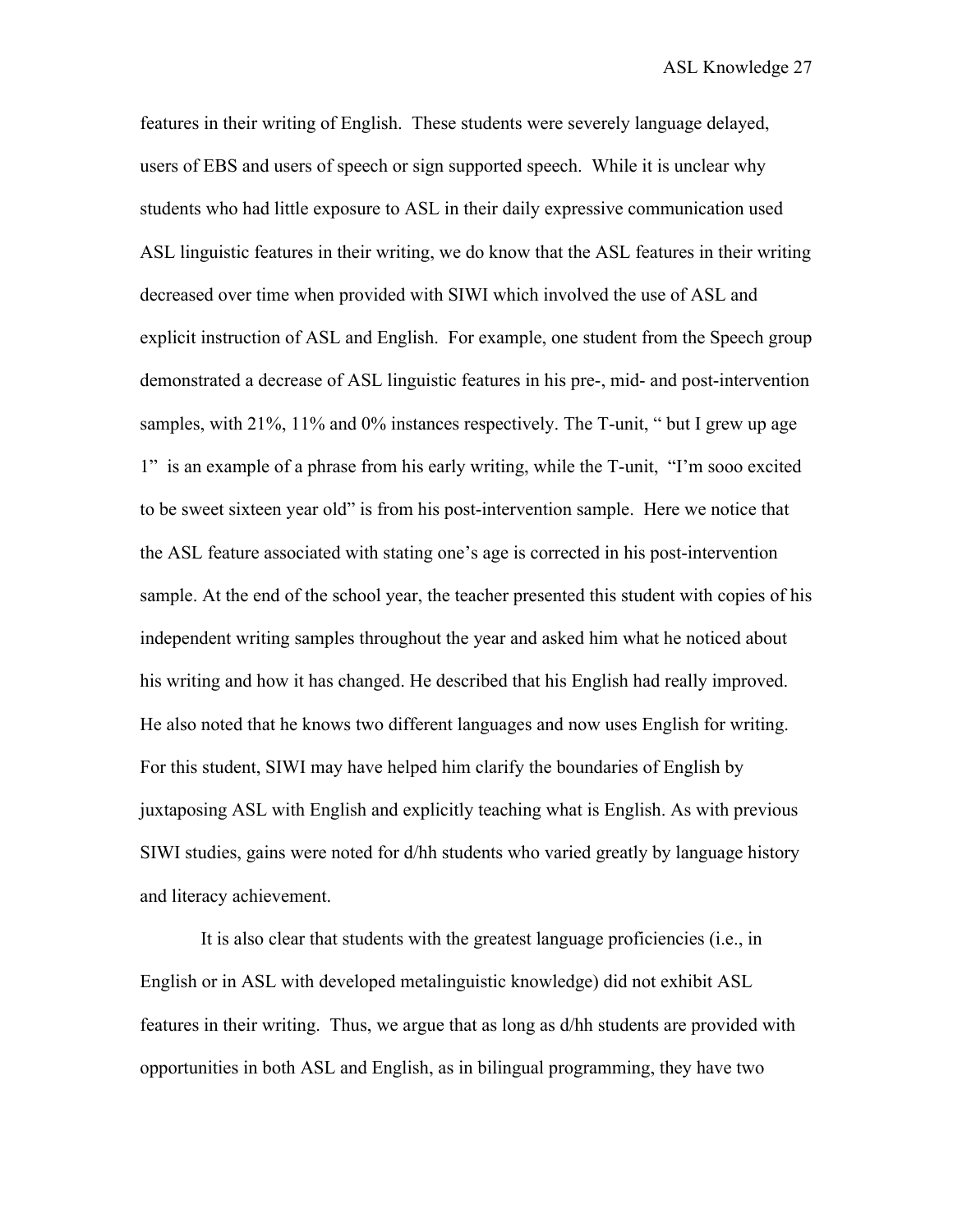routes to successfully developing proficiencies in English writing—fully acquiring English as their primary expressive language or acquiring ASL as their L1 along with developing metalinguistic knowledge and implicit L2 competence.

From a policy perspective, there is political and public support for English only instruction in the U.S. (García, Kleifgen & Falchi, 2008). Our research points to the benefits of adding a second language to instructional methods, also referred to as additive bilingualism (Cummins, 2000), as opposed to replacing one language with another. Since the 1980s, Nordic countries have provided bilingual programs to the d/hh that allow for learning both sign language and written language (Mashie, 1995). Since the 1990s increased numbers of cochlear implant users have led to changes in the instructional contexts to include greater opportunity for development of spoken language, but bilingual programs are still recognized as necessary for d/hh students (Svartholm, 2010). Sign language is viewed as "complementary" not "oppositional" (Simonsen, Kristoffersen, Hyde & Hjulstad, 2009).

Canada has had policies supporting bilingual programs using both a sign language and a second language for instruction since the mid 1990's. The Catalan Parliament passed legislation (Act 17/2010, of 3rd June 2010, On the Catalan Sign Language) stating that Catalan Sign Language (LSC) can be used during educational instruction (Menéndez, 2010). It is critical as we look to the future of education that there are continued opportunities to implement models of bilingual instruction that can enhance L2 literacy outcomes of linguistically diverse d/hh students.

#### **Study Limitations and Future Directions**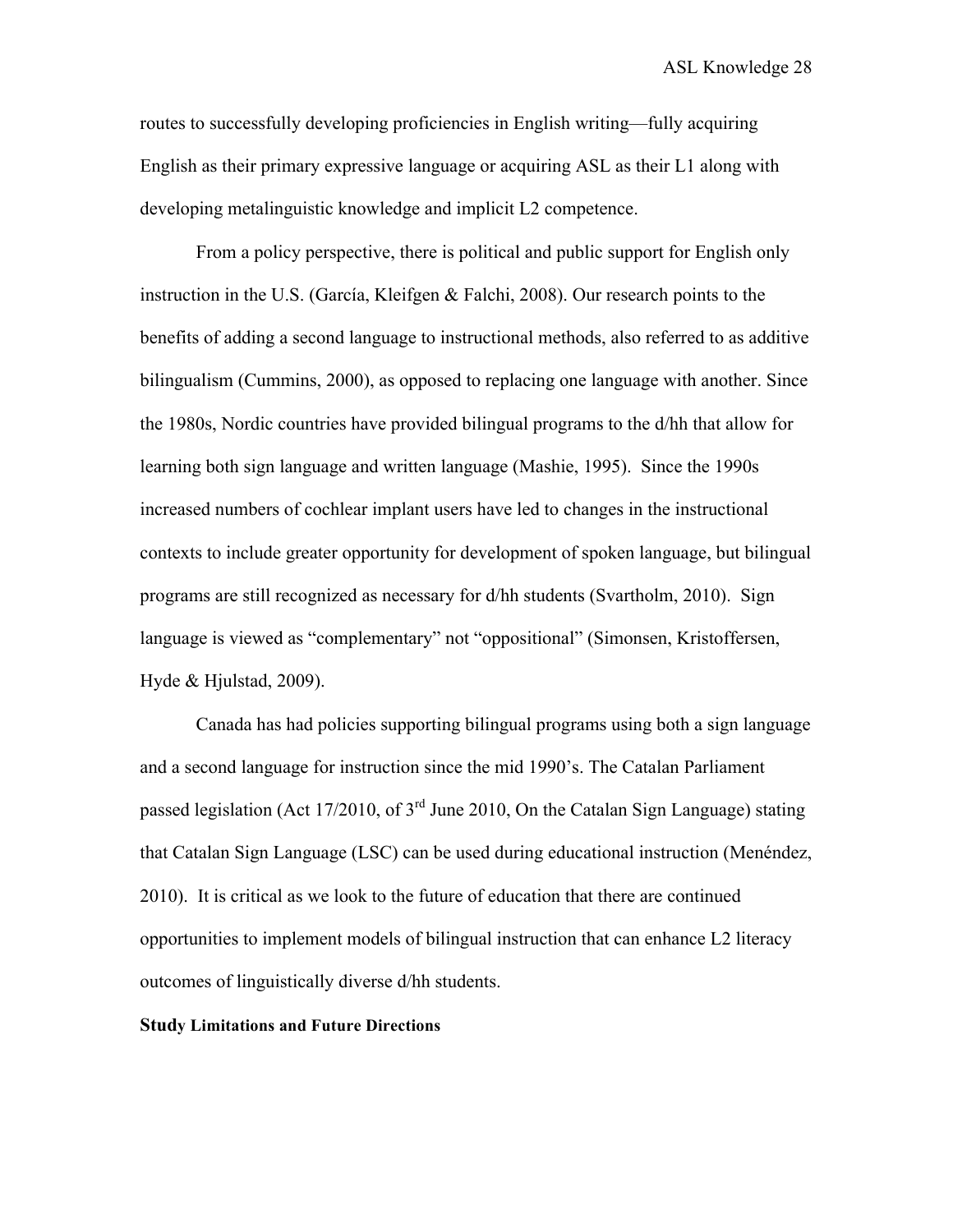While it is clear that students in this study of varied language and literacy abilities significantly decreased their use of ASL features in their written expression, we cannot speak to the explicit causal factors of this phenomenon. We suggest that both the quantitative and qualitative evidence of this study supports positive effects of SIWI on L2 writing. Therefore, it is recommended that future studies in this area include a control group in order to compare the effects of the regular classroom language and literacy instruction to that of SIWI. Also, as mentioned earlier, it is unclear at this time why those students with little to no ASL exposure or use (e.g., LDL, EBS, Speech groups) exhibit ASL features in their writings. In fact, the largest percentages of ASL linguistic features were found in the LDL and EBS groups. This may suggest that d/hh persons, especially those who do not fully develop English as an L1, fill in linguistic gaps by processing the world around them in visual, gestural and spatial ways similar to ASL, and such a topic warrants further study.

Future studies might additionally explore the types of ASL features being used by students with different language histories, and if the features are equally or differently impacted by instruction. In this study, the percentage of ASL features in student writing was impacted more in the first half of the year, and this may indicate that some ASL features are more immediately impacted by instruction than others. Knowing what types of ASL features occurred frequently/infrequently in the writing of students with different language profiles and whether the features were responsive/non-responsive to instruction could help to better inform future pedagogical practices.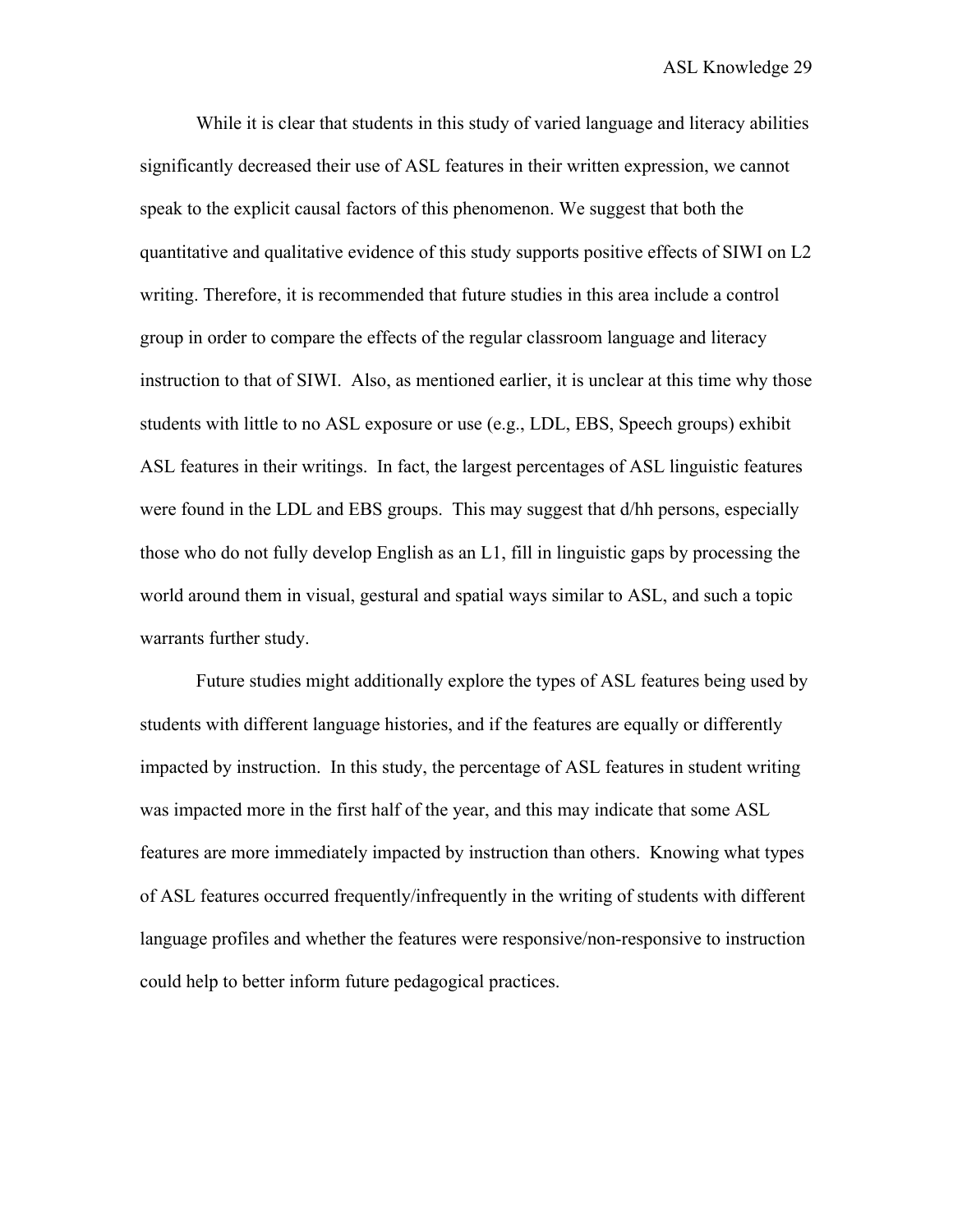## **References**

- Act 17/2010, of 3<sup>rd</sup> June 2010, On the Catalan Sign Language. 2010. Retrieved from http://www.ciemen.cat/mercator/butlletins/71-12.htm
- Alvarado, J., Puente A. & Herrera, V. 2008. Visual and Phonological Coding in Working Memory and Orthographic Skills of Deaf Children Using Chilean Sign Language. *American Annals of the Deaf, 52*, 467-479. DOI: 10.1353/aad.2008.0009
- Andrews, J. F. & Rusher, M. 2010. Codeswitching techniques: Evidence-based instructional practices for the ASL/ English bilingual classroom. *American Annals of the Deaf, 155*(4), 407-424. DOI: 10.1353/aad.2010.0036
- Author. 2007. *Journal of Deaf Studies and Deaf Education.*
- Author. 2008. *ITL International Journal of Applied Linguistics.*
- Author. 2010. *L1-Educational Studies in Language and Literature.*
- Author. 2011. (Unpublished doctoral dissertation).
- Author & Author. 2009. Paper presented at the meeting of the National Reading Conference.
- Author & Author. 2010. In *Handbook of reading disabilities research.*
- Author, Author & Author. 2012. *Journal of Deaf Studies and Deaf Education*.
- Bailes, C. N. 2001. Integrating ASL-English Language Arts: Bridging Paths to Literacy. *Sign Language Studies, 1*, 147-174. DOI: doi.org/10.1353/sls.2001.0002
- Bhela, B. 1999. Native language interference in learning a second language: Exploratory case studies of native language interference with target language usage.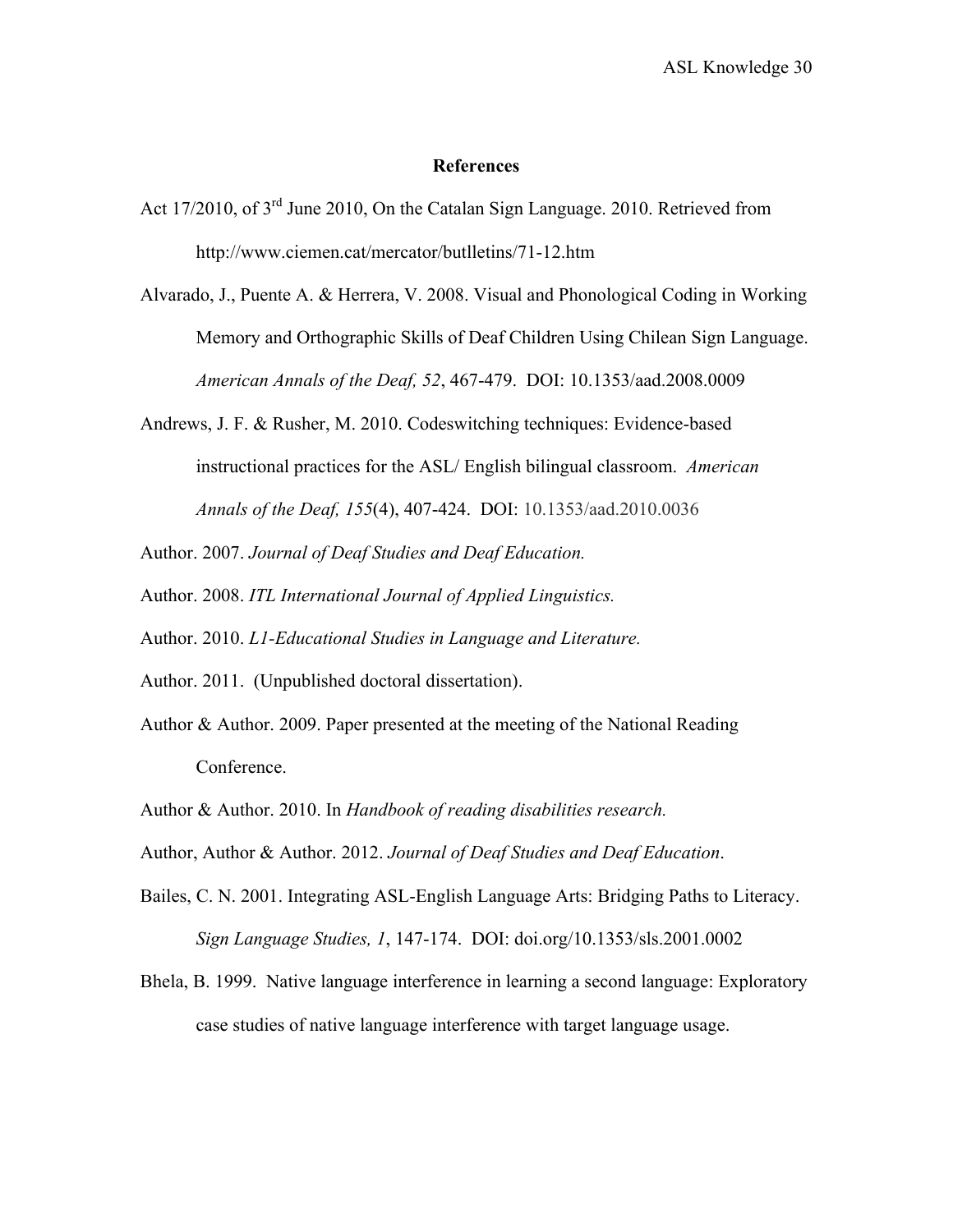*International Education Journal, 1*(1), 22-31. Retrieved from:

http://ehlt.flinders.edu.au/education/iej/articles/v1n1/bhela/bhela.pdf

- Chamberlain, C., Morford, J. & Mayberry, R. (Eds.). 2000. *Language Acquisition by Eye.* Mahwah, NJ: Lawrence Erlbaum Associates, Inc.
- Cummins, J. 1979. Linguistic interdependence and the educational development of bilingual children. *Review of Educational Research, 49*(2), 222-251. DOI: http://dx.doi.org/10.3102/00346543049002222
- Cummins, J. 1981. Four misconceptions about language proficiency in bilingual education. *The Journal for the National Association of Bilingual Education, 5,* 31- 45. Retrieved from: http://www.eric.ed.gov/ERICWebPortal/SendPDFRequest.do
- Cummins, J. 1989. A theoretical framework of bilingual special education. *Exceptional Children, 56,* 111–119. Retrieved from:

http://psycnet.apa.org/index.cfm?fa=search.displayRecord&UID=1998-01947- 002

- Cummins, J. 2000. *Language, power and pedagogy: Bilingual children in the crossfire*. Clevedon, England: Multilingual Matters.
- Cummins, J. 2006. *The relationship between American Sign Language proficiency and English academic development: A review of the research.* Report prepared for the Ontario Association of the Deaf.
- Darus, S. & Ching, K. H. 2009. Common Errors in Written English Essays of Form One Chinese Students: A Case Study. *European Journal of Social Sciences, 10*(2), 242-253. Retrieved from: http://www.eurojournals.com/ejss\_10\_2\_07.pdf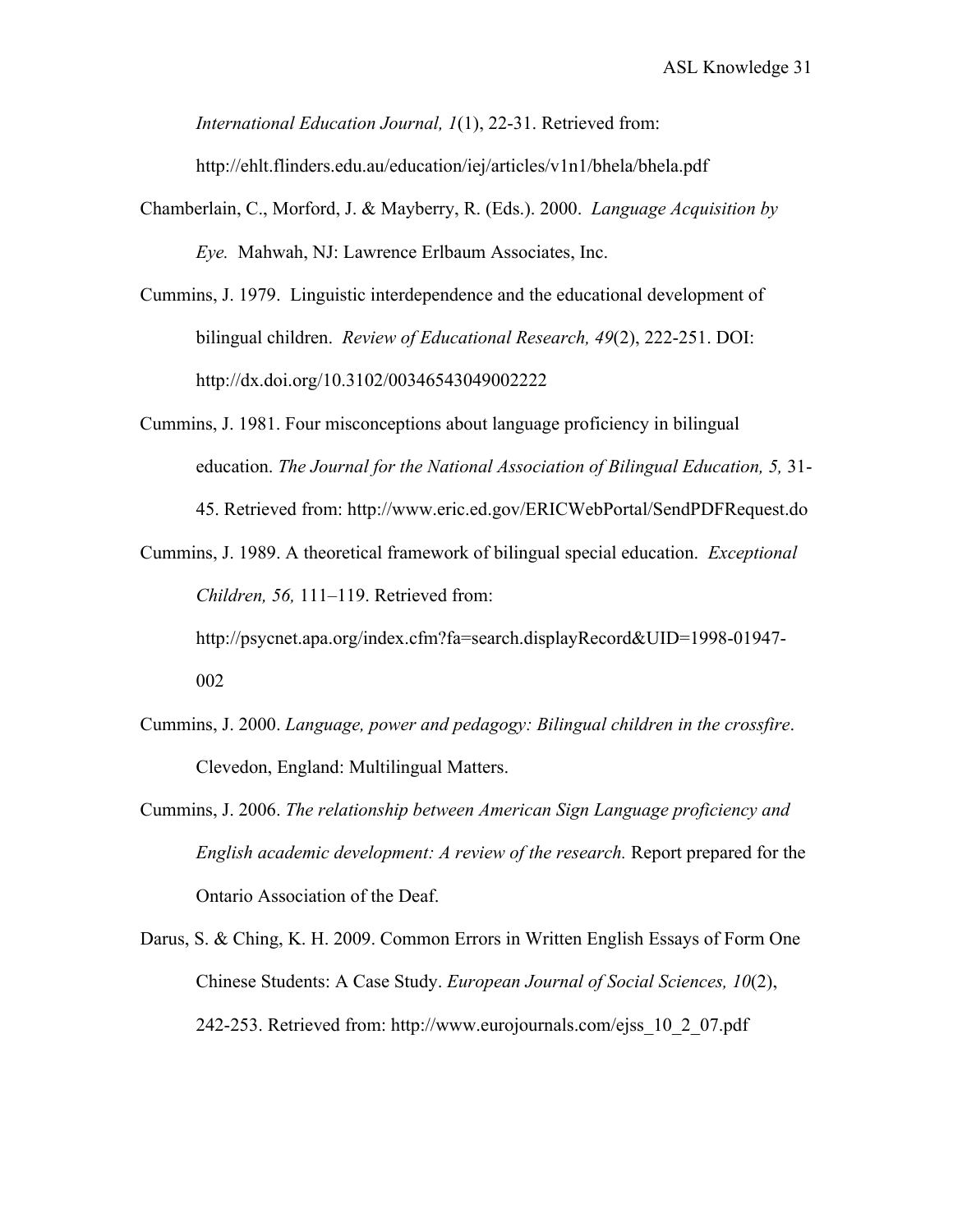Ellis, N. 2006. Selective Attention and Transfer Phenomena in L2 Acquisition: Contingency, Cue Competition, Salience, Interference, Overshadowing, Blocking, and Perceptual Learning. *Applied Linguistics 27*(2), 164–194. DOI:10.1093/applin/aml015

- Ellis, N. 2008. Implicit and Explicit Knowledge about Language. In J. Cenoz & N. Hornberger (Eds.), *Encyclopedia of Language and Education, 2nd Edition, Knowledge about Language, 6,* 1878-1890. DOI: 10.1007/978-0-387-30424- 3\_143
- Ellis, N. & Laporte, N. 1997. Contexts of acquisition: Effects of formal instruction and naturalistic exposure on second language acquisition. In A. M. B. de Groot  $& J.$ F. Kroll (Eds.). *Tutorials in Bilingualism,* (pp. 53–83). Mahwah, NJ: Lawrence Erlbaum Associates.
- Ellis, R. 1994. A theory of instructed second language acquisition. In N.C. Ellis (Ed.), *Implicit and explicit learning of languages*, (pp. 79-114). London: Academic Press Limited.
- Englert, C. S. & Dunsmore, K. 2002. A Diversity of teaching and learning paths: Teaching writing in situated activity. In J. Brophy (Ed.), *Social constructivist teaching: Affordances and constraints*. Boston, MA, JAI.
- Englert, C. S., Mariage, T.V. & Dunsmore, K. 2006. Tenets of sociocultural theory in writing instruction research. In C. A. MacArthur, S. Graham, J. Fitzgerald (Eds.), *Handbook of writing research* (pp. 208-221). New York: The Guilford Press.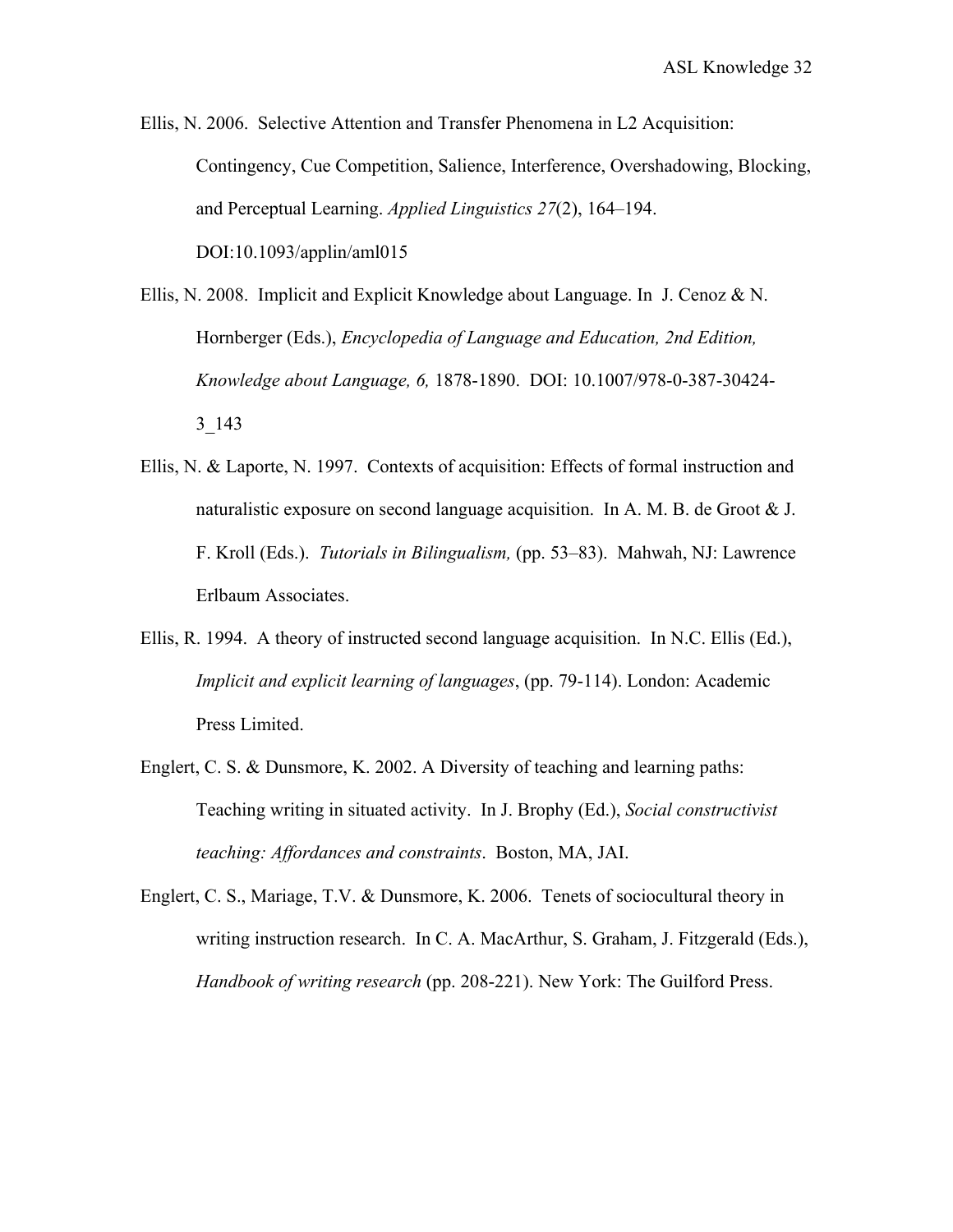Evans, C. & Siefert, K. 2009. Fostering the Development of ESL/ASL Bilinguals. *TESL Canada Journal, 18,* 1-18. Retrieved from:

http://www.teslcanadajournal.ca/index.php/tesl/article/view/896

- Fitzgerald, J. 2006. Multilingual writing in preschool through  $12<sup>th</sup>$  grade: The last 15 years. In C.A. MacArthur, S. Graham, & J. Fitzgerald (Eds.), *Handbook of writing research* (pp. 337-354). New York: The Guilford Press.
- Fromkin, V., Rodman, R. & Hyams, N. 2011. *An Introduction to Language, 9th Edition.*  Boston, MA: Wadsworth.
- García, O., Kleifgen, J. A., & Falchi, L. 2008*.* From English language Learners to emergent bilinguals. In *Equality matters: Research review No.1.* New York, Teachers College, Columbia University.
- Graham, S. 2006. Strategy instruction and the teaching of writing: A meta-analysis. In C. MacArthur, S. Graham, & J. Fitzgerald (Eds.), *Handbook of writing research* (pp. 187-207)*.* New York: Guilford.
- Graham, S. & Perin, D. 2007. *Writing next: Effective strategies to improve writing of adolescents in middle and high schools – A report to Carnegie Corporation of New York*. Washington, DC: Alliance for Excellent Education.
- Hinkel, E. 2001. Matters of cohesion in L2 academic texts. *Applied Language Learning, 12*(2), 111-132.
- Hoffmeister, R. 2000. A piece of the puzzle: ASL and reading comprehension in deaf children. In C. Chamberlain, J. P. Morford and R. I. Mayberry (eds), *Language Acquisition by Eye* (Mahwah, NJ: Lawrence Erlbaum Associates), pp. 143–164.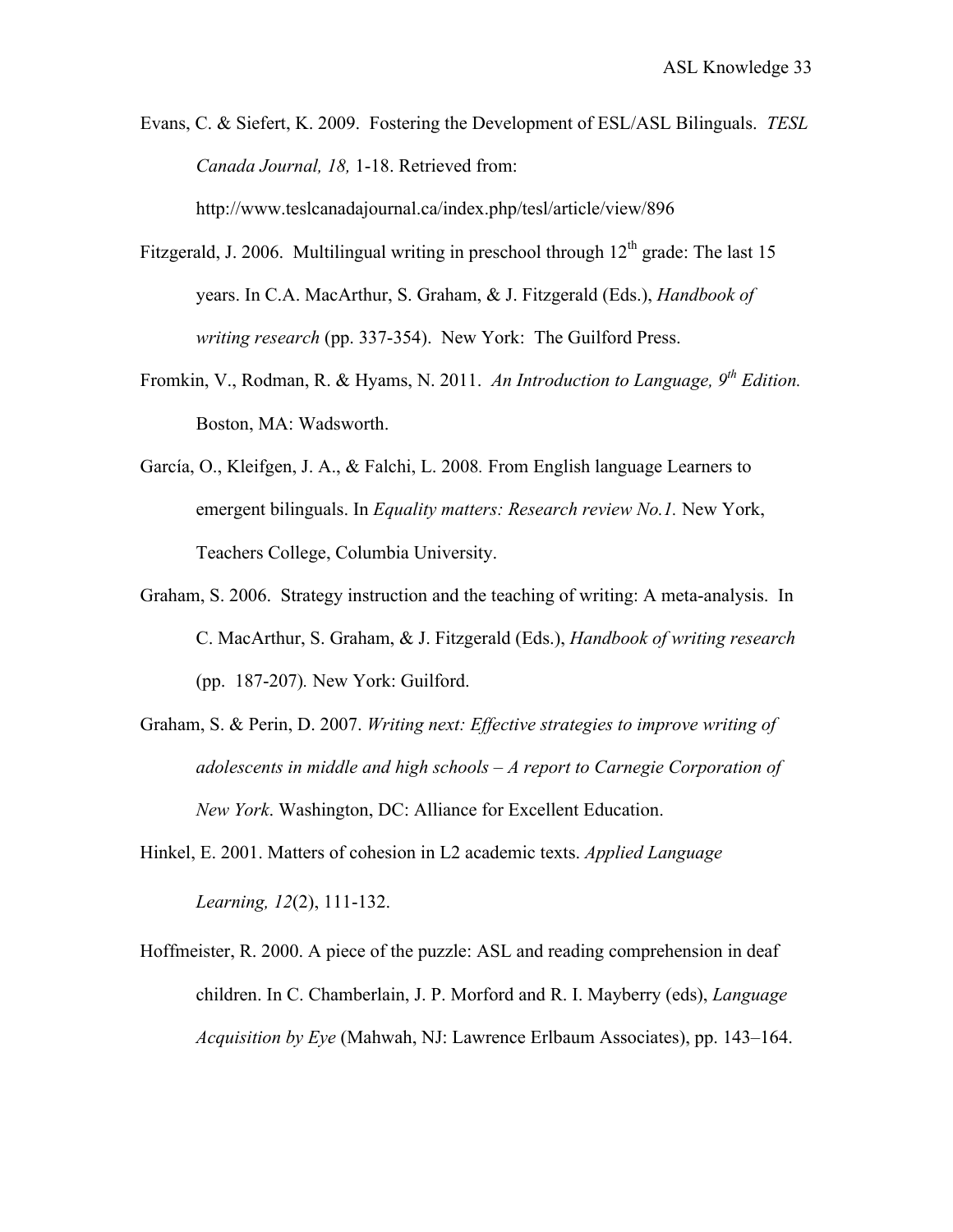- Humphries, T. & Padden, C. 1992. *Learning American Sign Language*. Englewood Cliffs, N.J: Prentice Hall.
- Hunt, K. W. 1965. *Grammatical structures written at three grade levels* (NCTE Research Report No.3). Champaign, IL: NCTE. Retrieved from http://www.eric.ed.gov/PDFS/ED113735.pdf

Jackendoff, R. 1994. *Patterns in the mind*. New York, NY: BasicBooks.

- Kibler, A. 2010. Writing through two languages: First language expertise in a language minority classroom. *Journal of Second Language Writing, 19*(3), 121–142. DOI:10.1016/j.jslw.2010.04.001
- Kinnear, P. R. & Gray, C. D. 2008. *SPSS 16 Made Simple.* Hove, East Sussex, NY: Psychology Press.
- Knoors, H. & Marschark, M. 2012. Language Planning for the 21st Century: Revisiting Bilingual Language Policy for Deaf Children. *Journal of Deaf Studies and Deaf Education.17*(3), 291-305. DOI: 10.1093/deafed/ens018
- Koutsoubou, M., Herman, R., & Woll, B. 2007. Does Language Input Matter in Bilingual Writing? Translation Versus Direct Composition in Deaf Students' Written Stories? *The International Journal of Bilingual Education and Bilingualism, 10*(2), 127-151.DOI: http://dx.doi.org/10.2167/beb391.0
- Krashen, S. D. 1994. The input hypothesis and its rivals. In N. C. Ellis (Ed.), *Implicit and explicit learning of languages* (pp. 45-77). London, England: Academic Press Limited.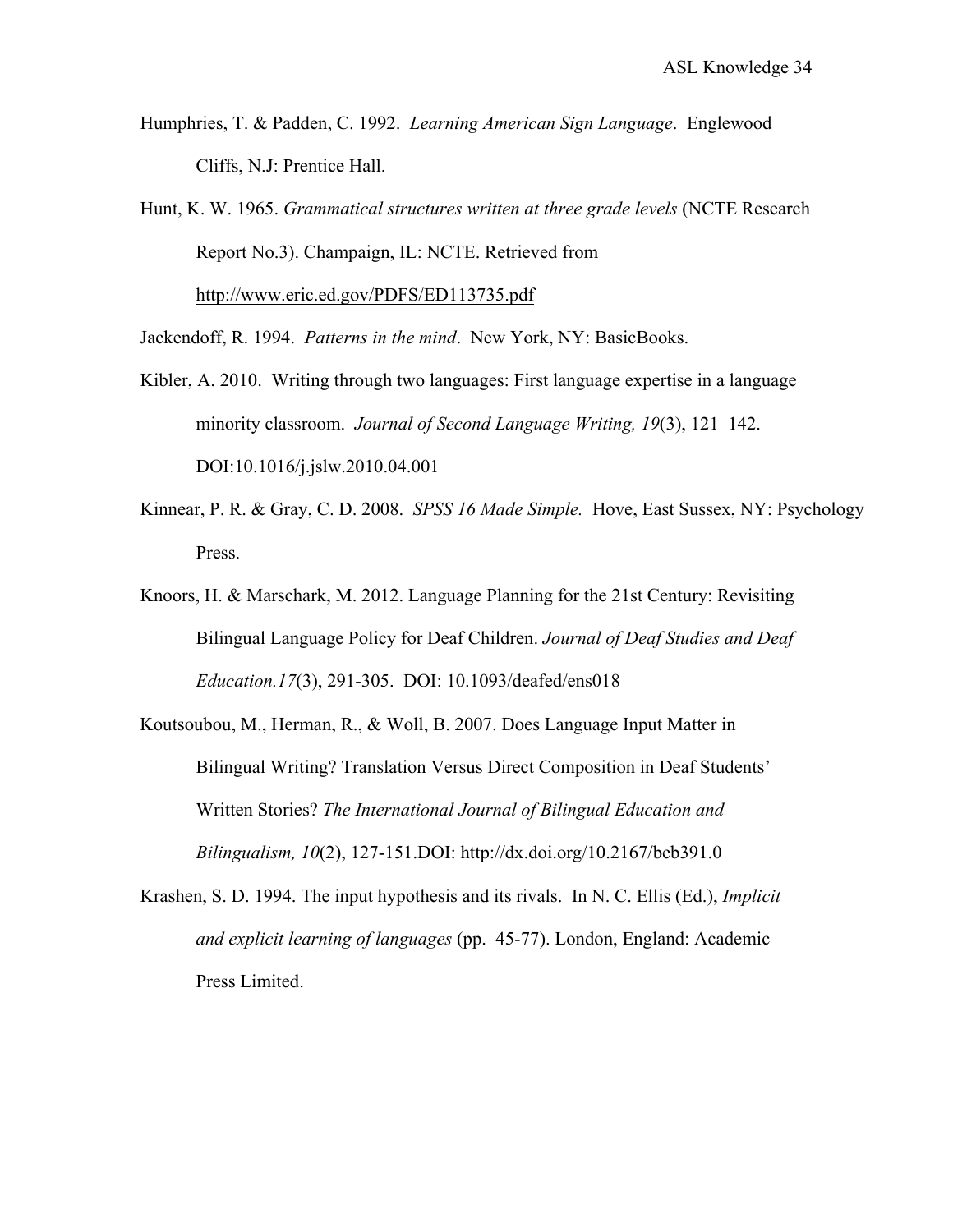- LaSasso, C. & Lollis, J. 2003. Survey of residential and day schools for Deaf students in the U.S. that identify themselves as Bilingual-Bicultural programs. *Journal of Deaf Studies and Deaf Education, 8,* 79–91. DOI: 10.1093/deafed/8.1.79
- Liddell, S. 2003. *Grammar, gesture and meaning in American Sign Language*. Cambridge, UK: Cambridge University Press.
- Luetke-Stahlman, B. & Nielson, D. 2003. The contribution of phonological awareness and receptive and expressive English to the reading ability of Deaf students with varying degrees of exposure to accurate English. *Journal of Deaf Studies and Deaf Education, 8*(4), 464-484. DOI: 10.1093/deafed/eng028
- Mariage, T. V. 2001. Features of an interactive writing discourse: Conversational involvement, conventional knowledge, and internalization in ''Morning Message''. *Journal of Learning Disabilities, 34,* 172–196. DOI:10.1177/002221940103400206.
- Marschark, M. & Spencer, P. (Eds.). 2003. *Oxford Handbook of Deaf studies, Language, and Education.* NY, NY: Oxford University Press.
- Mashie, S. N. 1995. *Educating deaf children bilingually.* Washington DC: Gallaudet University Press.
- Mason, D. 1997. Response to Mayer and Wells: The answer should be affirmative. *Journal of Deaf Studies and Deaf Education*, 2(4), 277-279.
- Mayer, C. & Wells, G. 1996. Can the linguistic interdependence theory support a bilingual-bicultural model of literacy education for deaf students? *Journal of Deaf Studies and Deaf Education,* 1, 93-107.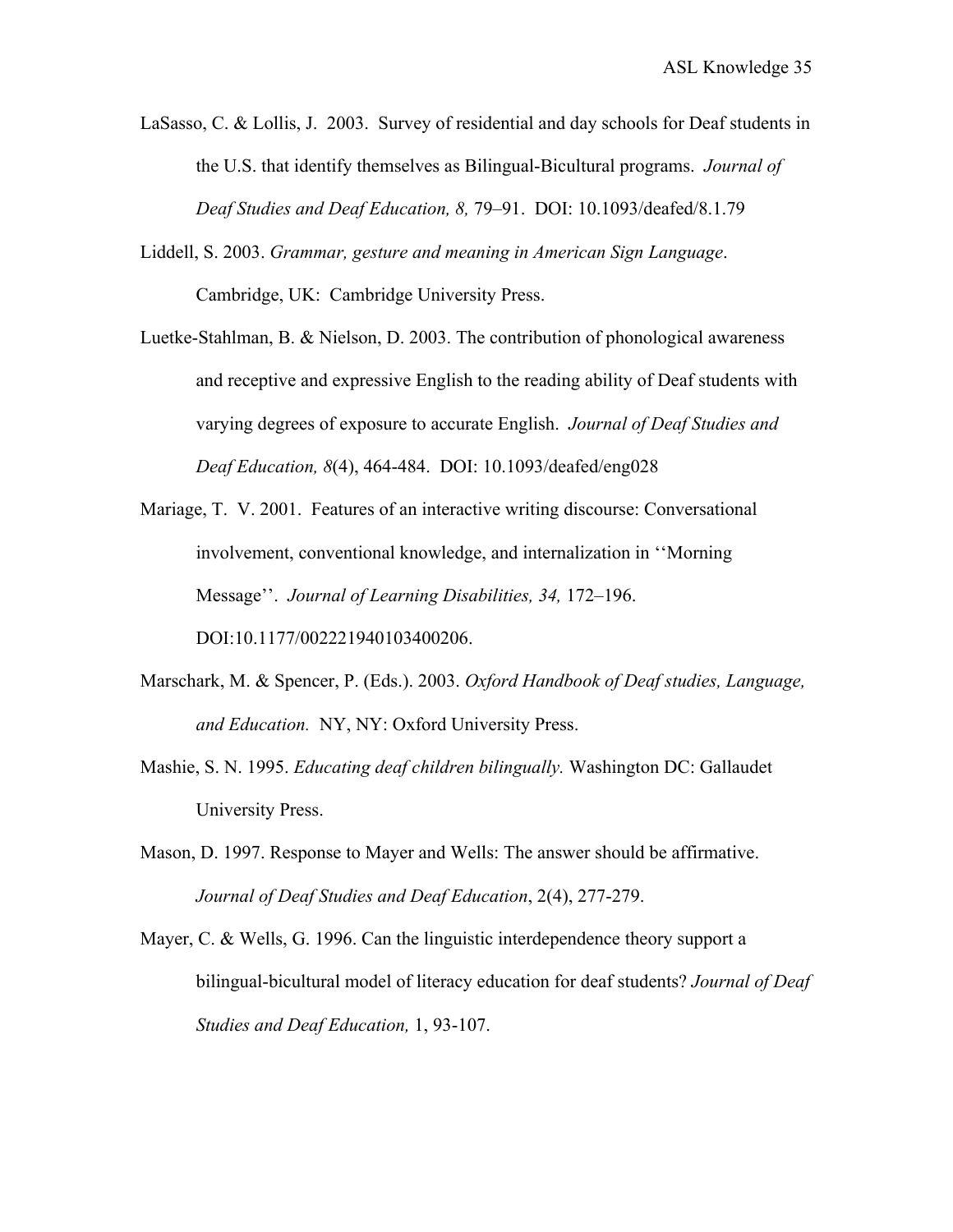- Menéndez, B. 2010. Cross-modal bilingualism: language contact as evidence of linguistic transfer in sign bilingual education. *International Journal of Bilingual Education and Bilingualism, 13*(2), 201-223. DOI: doi.org/10.1080/13670050903474101
- Mitchell, R. E. & Karchmer, M. A. 2004. Chasing the mythical ten percent: Parental hearing status of deaf and hard of hearing students in the United States. *Sign Language Studies 4*(2), 138-162. DOI:10.1353/sls.2004.0005
- Mitchell, R. E., Qi, S. & Traxler, C. B. 2007. Stanford Achievement Test, 10th Edition. *National performance norms for deaf and hard of hearing students: A technical report.* Unpublished manuscript. Washington, DC: Gallaudet Research Institute, Gallaudet University.
- Musselman, C. & Szanto, G. 1998. The written language of deaf adolescents: Patterns of performance. *Journal of Deaf Studies and Deaf Education*, *3*, 245-257. DOI:10.1093/oxfordjournals.d/hhed.a014354
- Niederberger, N. 2008 Does the knowledge of a natural sign language facilitate deaf children's learning to write? In C Plaza-Pust, E. Morales-Lopéz (Eds), *Sign Bilingualism: Language Development, Interaction, and Maintenance in Sign Language Contact Situations* (pp. 29-50). John Benjamins North America: Philadelphia, PA.
- Paul, P. 1998. *Literacy and deafness: The development of reading, writing, and literate thought*. Needham Heights, MA: Allyn & Bacon.
- Rankin, T. 2011. The transfer of V2: Inversion and negation in German and Dutch learners of English. *International Journal of Bilingualism, 16*(1), 139-158. DOI 10.1177/1367006911405578

Simonsen, E., Kristoffersen, A. E., Hyde, M., & Hjulstad, O. 2009. Great Expectations: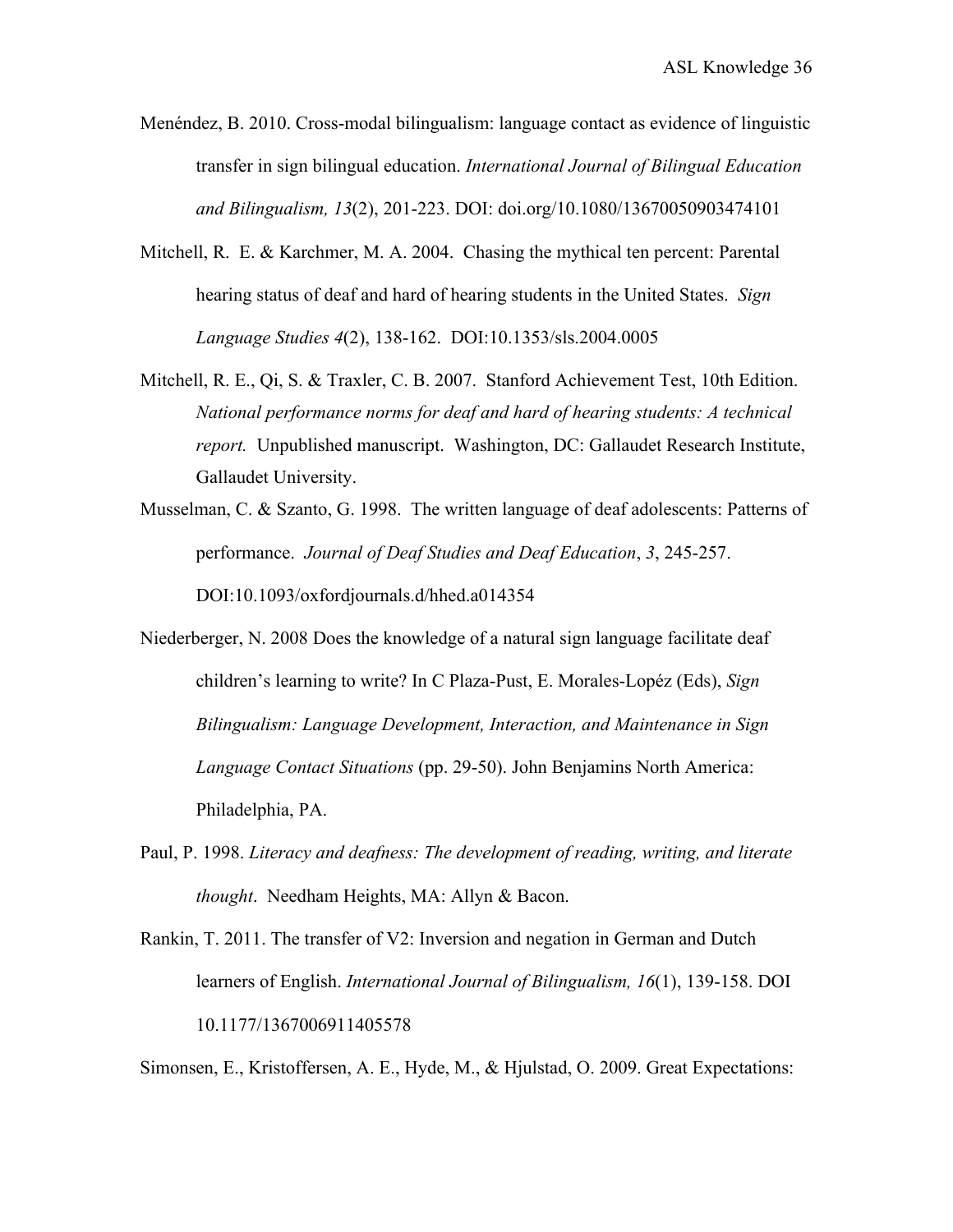Perspectives on Cochlear Implantation of Deaf Children in Norway. *American Annals of the Deaf, 154,*(3), 263-273. doi: 10.1353/aad.0.0103

- Stack, K. 2004. Language accessibility in a transliterated education: English signing systems. In E. A. Winston (Ed.). *Educational interpreting: How it can succeed*  (pp.61-72)*.* Washington, D.C.: Gallaudet University Press.
- Stokoe, W. C. 1960. Sign language structure: An outline of the visual communication systems of the American Deaf. *Studies in Linguistics: Occasional Papers 8.* Buffalo, NY: University at Buffalo.
- Svartholm, K., 2010. Bilingual education for deaf children in Sweden. *International Journal of Bilingualism and Bilingual Education, 113*(2), 159-174.

Thomas, W. P., & Collier, V. P. (2002). *A national study of school effectiveness for language minority students' long-term academic achievement.* Santa Cruz, CA: University of California at Santa Cruz, Center for Research on Education, Diversity, and Excellence. Retrieved from: http://rer.sagepub.com/content/75/2/247.full.pdf

Trybus, R. J. & Karchmer, M. A. 1977. School achievement scores of hearing impaired children: National data on achievement status and growth patterns. *American Annals of the Deaf Directory of Programs and Services, 122,* 62–69. Retrieved from: http://www.ncbi.nlm.nih.gov/pubmed/868721

Tye-Murray, N. 1994. *Let's converse: A "how-to" guide to develop and expand conversational skills of children and teenagers who are hearing impaired.*  Washington, D.C.: Alexander Graham Bell Association for the Deaf. Inc.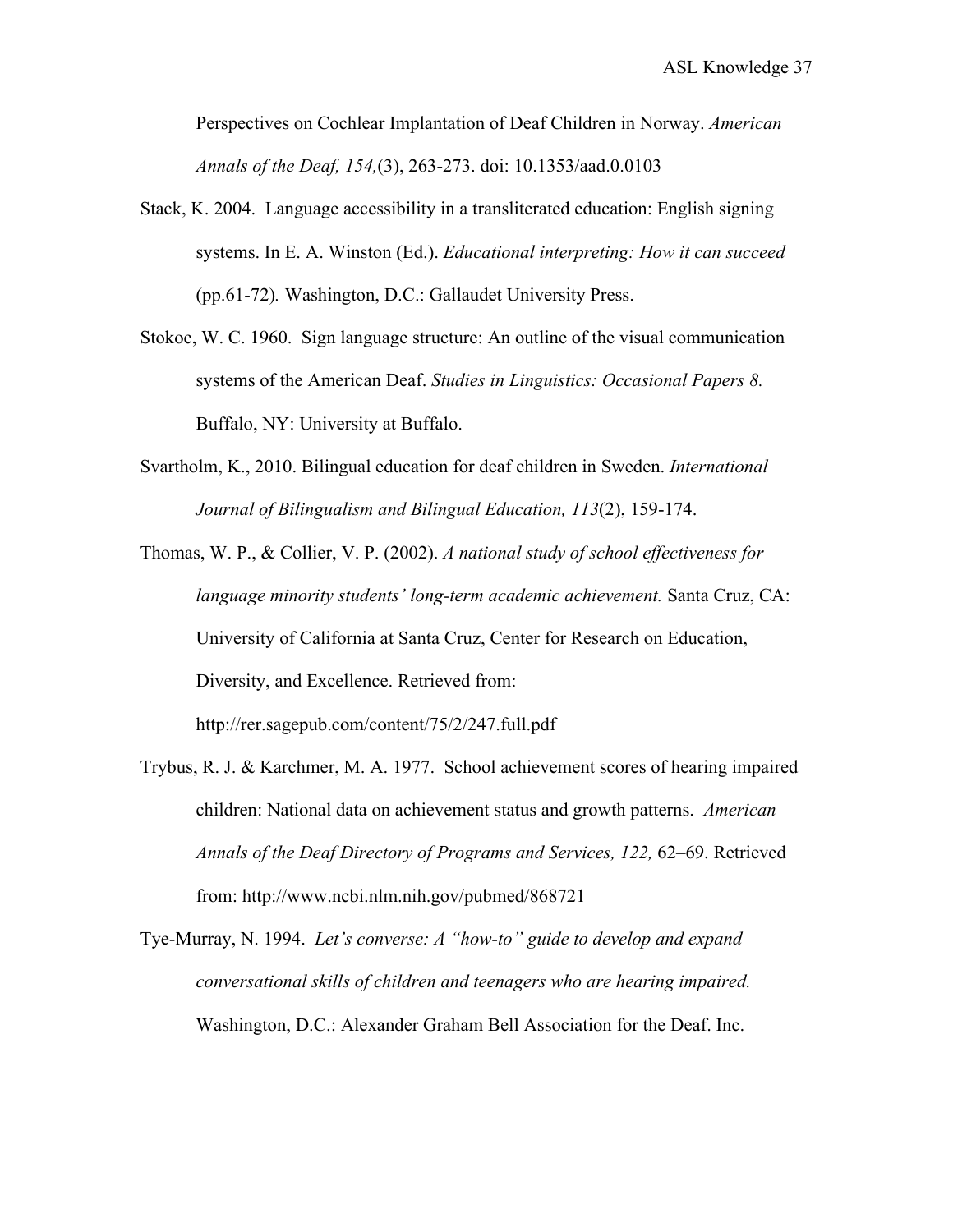- Uzawa, K. 1996. Second Language Learners' Processes of Ll Writing, I.2 Writing, and Translation from Ll into L2. *Journal of Second Language Writing, 5*(31), 271- 294. DOI:10.1016/S1060-3743(96)90005-3
- Valli, L., Lucas, C., Mulrooney, K. J. & Villanueva, M. 2011. *Linguistics of American Sign Language: An introduction* (5th ed.). Washington, DC: Gallaudet University Press.
- Van Weijen, D., van den Bergh, H., Rijlaarsdam G. & Sanders, T. 2009. L1 use during L2 writing: An empirical study of a complex phenomenon. *Journal of Second Language Writing, 18,* 235-250. DOI:10.1016/j.jslw.2009.06.003
- Wilbur, R. B. 2000. The use of ASL to support the development of English and literacy. *Journal of Deaf Studies and Deaf Education, 5*(1), 81-104.
- Woodall, B. 2002. Language-switching: Using the first language while writing in a second language. *Journal of Second Language Writing 11*, 7-28. DOI:10.1016/S1060-3743(01)00051-0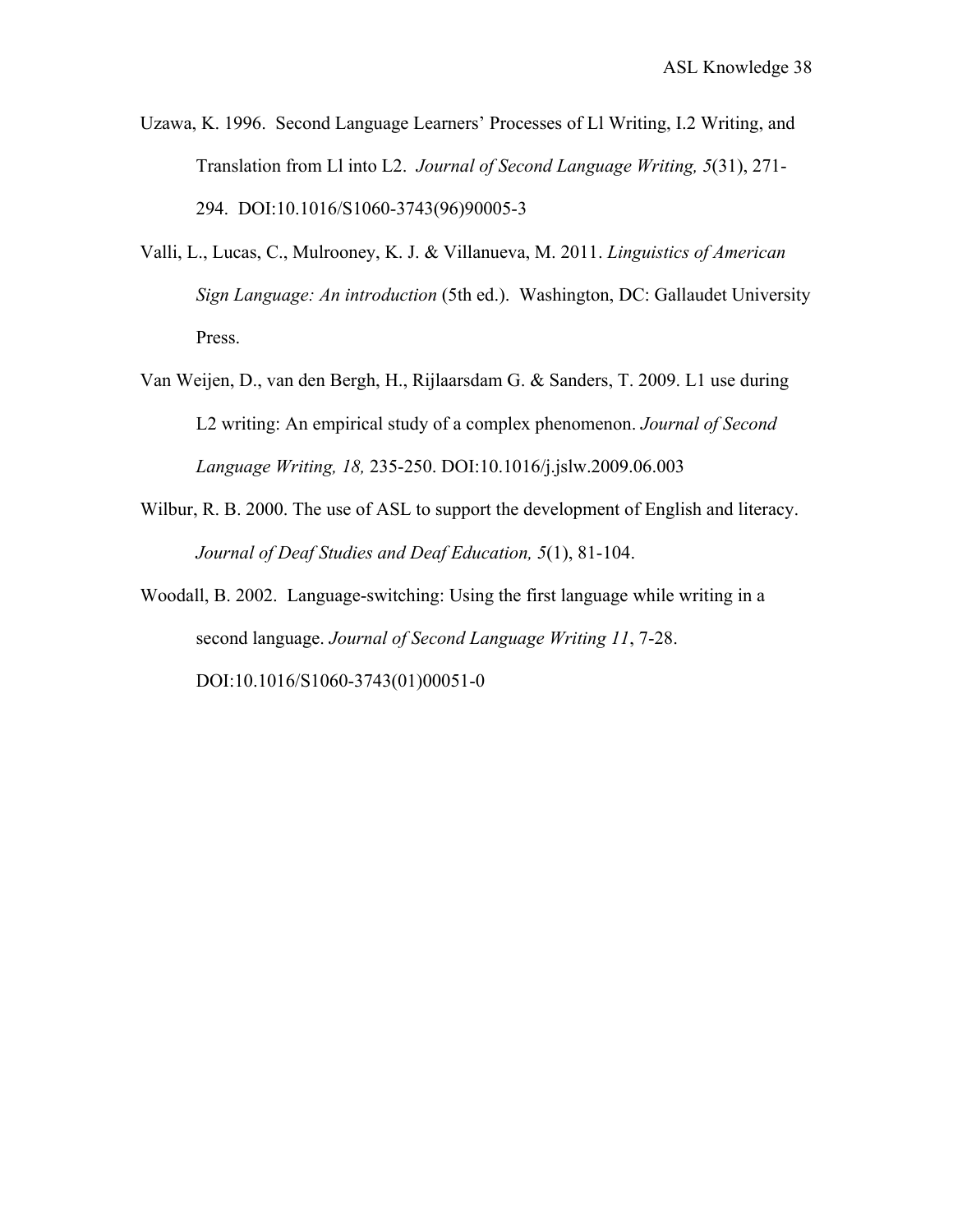# Appendix A

Pre- and Post-Writing Samples of EBS Student (from low-achieving group) by T-unit

Pre-Writing Sample (33% of T-units have ASL features)

- T I will vote volley ball.
- T I know how to playing volley ball because I watch a omytanon *[Olympics]* T.V.
- T and I learn.
- **T My team will game other the people team.** *[pre-intervention ASL feature #1]*
- T I love cote volley ball
- **T I have fun so much.** *[pre-intervention ASL feature #2]*

Post-Writing Sample (4.8% of T-units have ASL features)

- T 307 Cottage
- T Last night, I was made a peanut cookies
- T and my staff helped me made a cookies.
- T Then I taked a cookbook for snacks
- T and the book said geted 1/2c, milk, soda, eggs and flour
- T and, I geted a big bowl.
- T Then I put all flour, milk, soda and eggs in the bowl.
- T Then my staff said must more milk put in the bowl
- T and I said O.K..
- T Then my staff said stop,
- T and staff take a cookies on the pot and put into the oven for 15 mins.
- T And I ask my staff I can made a chococlate candy next time
- T and my staff said "ok but you can't cook yourself
- T so you must with staff ".
- T So staff said you can't cook yourself in the kitchen
- T and you must ask staff first.
- T And my staff told me that cookie is finesh
- T then the sudrent *[student]* want ate the cookies
- T and I said no, because my taff said all sudrent go to bedtime
- **T so time late** *[post-intervention ASL feature #1]*
- T so staff said you can ate a cookies for tomorrow this morning.

## Description of ASL Features

*Pre-intervention ASL feature #1*: The word "game" was selected in place of "compete", "challenge", or other similar words. In ASL, the handshape, orientation, and movement for these concepts are similar. While there are slight variations in movement, it is likely the student did not know the English equivalent for each sign variation and therefore, replaced it with a familiar word.